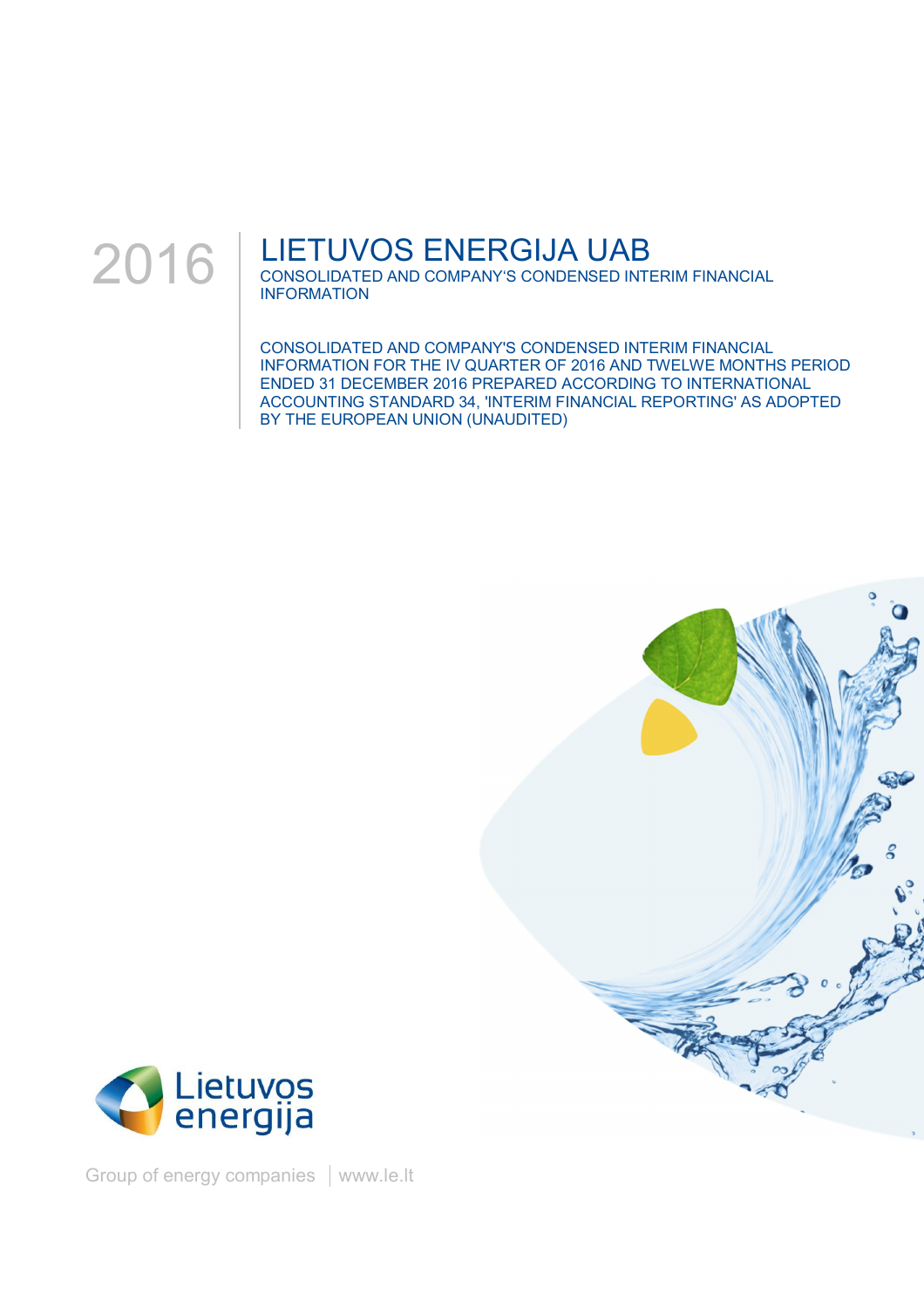# $\text{CONTENTS}$  condensed interim financial information

| Condensed interim statements of financial position   | 3        |
|------------------------------------------------------|----------|
| Condensed interim statements of comprehensive income | 4        |
| Condensed interim statements if changes in equity    | $5 - 6$  |
| Condensed interim statements of cash flows           |          |
| Notes to the condensed interim financial statements  | $8 - 20$ |

### **Translation note:**

These condensed interim financial statements are a translation from the original, which was prepared in Lithuanian. All possible care has been taken to ensure that the translation is an accurate representation of the original. However, in all matters of interpretation of information, views or opinions, the original language version of this document takes precedence over this translation.

Condensed interim financial information was approved by Chief Executive Officer, Finance and Treasury Director and Head of Accounting Service Center of Verslo Aptarnavimo Centras UAB (acting under Order No IS17-20 of 22 February 2017) at 28 February 2017:

Wellen

**Dalius Misiūnas** Chief Executive Officer

**Darius Kašauskas** Finance and Treasury Director

**Giedruolė Guobienė** Head of Accounting Service Center of Verslo Aptarnavimo Centras UAB acting under Order No IS17-20 of 22 February 2017

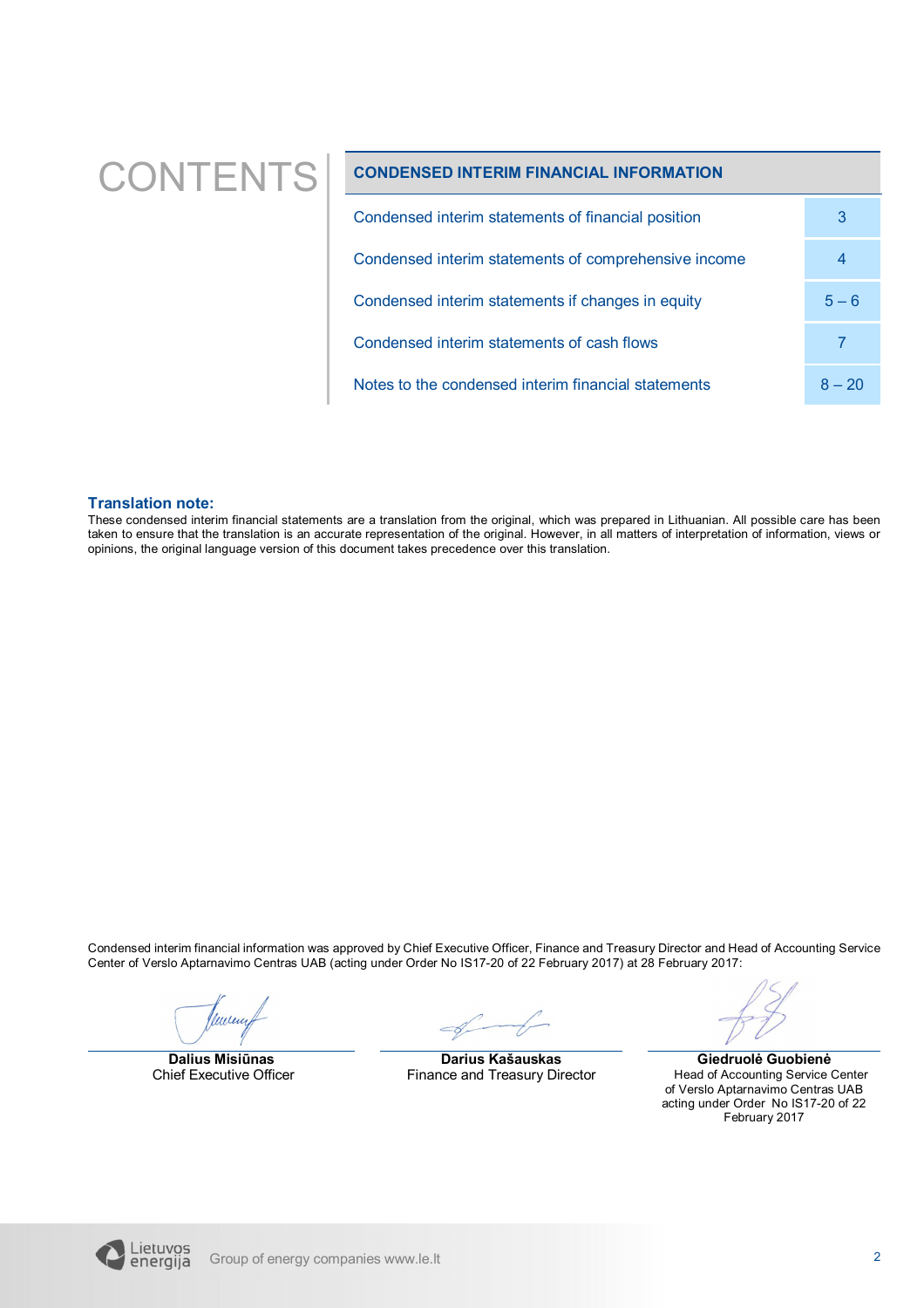#### **Lietuvos energija, UAB, Company code 301844044, Žvejų g. 14, LT-09310 Vilnius, Lithuania CONDENSED INTERIM STATEMENTS OF FINANCIAL POSITION At 31 December 2016**

All amounts in thousands of euro unless otherwise stated

|                                                                                           |                  |                | <b>Group</b>   |            | Company          |  |
|-------------------------------------------------------------------------------------------|------------------|----------------|----------------|------------|------------------|--|
|                                                                                           | <b>Notes</b>     | 2016-12-31     | 2015-12-31     | 2016-12-31 | 2015-12-31       |  |
|                                                                                           |                  |                |                |            |                  |  |
| <b>ASSETS</b>                                                                             |                  |                |                |            |                  |  |
| <b>Non-current assets</b>                                                                 |                  |                |                |            |                  |  |
| Intangible assets                                                                         | 3                | 34.954         | 21.539         |            |                  |  |
| Property, plant and equipment                                                             | 3                | 1.770.814      | 1.631.117      | 348        | 286              |  |
| Prepayments for non-current assets                                                        |                  | 4              | 1.267          |            |                  |  |
| Investment property                                                                       |                  | 46.207         | 48.519         |            |                  |  |
| Investments in subsidiaries                                                               | 4                | 3              | 6              | 1.172.187  | 1.102.286        |  |
| Amounts receivable after one year                                                         |                  | 219.982        | 243.153        | 212.915    | 238.975          |  |
| Other non-current assets                                                                  |                  | 2.623          | 3.288          |            |                  |  |
| Deferred income tax asset                                                                 |                  | 2.835          | 6.488          | 93         | 50               |  |
| <b>Total non-current assets</b>                                                           |                  | 2.077.422      | 1.955.377      | 1.385.543  | 1.341.597        |  |
| <b>Current assets</b>                                                                     |                  |                |                |            |                  |  |
| Inventories                                                                               |                  | 38.117         | 39.974         |            |                  |  |
| Prepayments                                                                               |                  | 6.966          | 40.170         | 6.067      | 6                |  |
| Trade receivables                                                                         |                  | 111.935        | 107.066        |            |                  |  |
| Other amounts receivable                                                                  |                  | 17.058         | 20.977         | 1.227      | 4.760            |  |
| Other current assets                                                                      |                  | 6.593          | 798            | 4.691      |                  |  |
| Prepaid income tax                                                                        |                  | 802            | 5.757          | 160        |                  |  |
| Short-term investments                                                                    |                  | 13             | 4.561          |            | 4.561            |  |
|                                                                                           |                  | 178.565        | 164.341        | 73         | 13.179           |  |
| Cash and cash equivalents                                                                 |                  |                | 383.644        |            | 22.506           |  |
|                                                                                           |                  | 360.049<br>878 |                | 12.218     | 77               |  |
| Non-current assets held for sale                                                          | $\overline{4}$   |                | 209<br>383.853 | 4.782      |                  |  |
| <b>Total current assets</b>                                                               |                  | 360.927        |                | 17.000     | 22.583           |  |
| <b>TOTAL ASSETS</b>                                                                       |                  | 2.438.349      | 2.339.230      | 1.402.543  | 1.364.180        |  |
|                                                                                           |                  |                |                |            |                  |  |
| <b>EQUITY AND LIABILITIES</b>                                                             |                  |                |                |            |                  |  |
| <b>Equity</b>                                                                             |                  |                |                |            |                  |  |
| Share capital                                                                             | 5                | 1.212.156      | 1.212.156      | 1.212.156  | 1.212.156        |  |
| Reserves                                                                                  |                  | 92.171         | 91.148         | 9.758      | 4.255            |  |
| Retained earnings (deficit)                                                               |                  | (32.618)       | (49.264)       | 79.881     | 83.289           |  |
| Equity attributable to owners of the parent                                               |                  | 1.271.709      | 1.254.040      | 1.301.795  | 1.299.700        |  |
| Non-controlling interests                                                                 |                  | 52.726         | 50.445         |            |                  |  |
| <b>Total equity</b>                                                                       |                  | 1.324.435      | 1.304.485      | 1.301.795  | 1.299.700        |  |
| Liabilities                                                                               |                  |                |                |            |                  |  |
| <b>Non-current liabilities</b>                                                            |                  |                |                |            |                  |  |
| Non-current borrowings                                                                    | 6                | 365.267        | 277.805        | 23.440     |                  |  |
| Finance lease liabilities                                                                 |                  | 6              | 473            |            |                  |  |
| Grants and subsidies                                                                      |                  | 291.589        | 296.437        |            |                  |  |
| Deferred income tax liabilities                                                           |                  | 38.201         | 26.648         |            |                  |  |
| Provisions                                                                                | $\overline{7}$   | 3.220          | 5.084          |            |                  |  |
|                                                                                           |                  | 52.214         | 53.602         |            |                  |  |
| Deferred income                                                                           |                  |                |                |            |                  |  |
| Other non-current amounts payable and liabilities<br><b>Total non-current liabilities</b> |                  | 11.916         | 9.033          | 9.358      | 17.873<br>17.873 |  |
| <b>Current liabilities</b>                                                                |                  | 762.413        | 669.082        | 32.798     |                  |  |
|                                                                                           |                  |                |                |            |                  |  |
| Current portion of long-term debts                                                        | 6                | 84.945         | 99.023         | 2.131      |                  |  |
| Current borrowings                                                                        | 6                | 44.015         | 43.232         | 64.759     |                  |  |
| Current portion of finance lease liabilities                                              |                  | 157            | 155            |            |                  |  |
| Trade payables                                                                            |                  | 76.895         | 92.119         | 343        | 443              |  |
| Advance amounts received                                                                  |                  | 27.636         | 39.386         |            | 28               |  |
| Income tax liabilities                                                                    |                  | 9.689          | 1.314          |            | 223              |  |
| Provisions                                                                                | $\boldsymbol{7}$ | 12.883         | 23.333         |            |                  |  |
| Other current amounts payable and liabilities                                             |                  | 95.281         | 67.101         | 717        | 45.913           |  |
| <b>Total current liabilities</b>                                                          |                  | 351.501        | 365.663        | 67.950     | 46.607           |  |
| <b>Total liabilities</b>                                                                  |                  | 1.113.914      | 1.034.745      | 100.748    | 64.480           |  |
| TOTAL EQUITY AND LIABILITIES                                                              |                  | 2.438.349      | 2.339.230      | 1.402.543  | 1.364.180        |  |

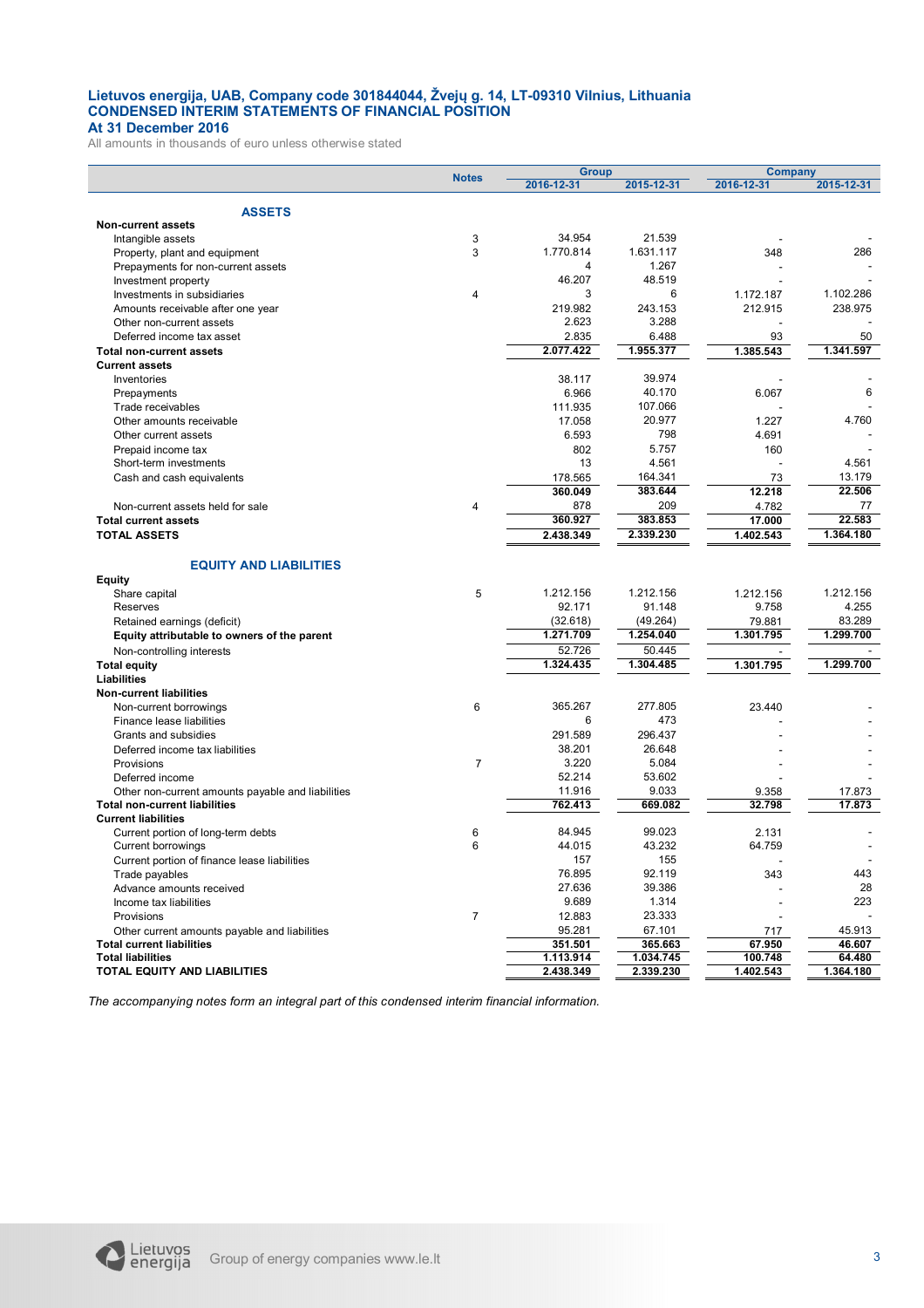#### **Lietuvos energija, UAB, Company code 301844044, Žvejų g. 14, LT-09310 Vilnius, Lithuania CONDENSED INTERIM STATEMENTS OF COMPREHENSIVE INCOME For the year ended 31 December 2016**

All amounts in thousands of euro unless otherwise stated

|                                                                |              | <b>Group</b> |            |             |           | Company        |        |                |                |
|----------------------------------------------------------------|--------------|--------------|------------|-------------|-----------|----------------|--------|----------------|----------------|
|                                                                | <b>Notes</b> | 2016         | 2016       | 2015        | 2015      | 2016           | 2016   | 2015           | 2015           |
|                                                                |              | $I - IV Q$   | <b>IVQ</b> | $I - IV Q$  | IV Q      | $I - IV Q$     | IV Q   | $I - IV Q$     | IV Q           |
|                                                                |              |              |            |             |           |                |        |                |                |
| Revenue                                                        |              |              |            |             |           |                |        |                |                |
| Sales revenue                                                  |              | 1.072.348    | 292.529    | 1.048.021   | 320.478   | 1.802          | 666    | 1.992          | 109            |
| Other income                                                   |              | 31.355       | 7.644      | 47.745      | 13.395    | $\overline{2}$ |        | $\overline{2}$ | $\overline{2}$ |
| <b>Total revenue</b>                                           |              | 1.103.703    | 300.173    | 1.095.766   | 333.873   | 1.804          | 667    | 1.994          | 111            |
| <b>Operating expenses</b>                                      |              |              |            |             |           |                |        |                |                |
| Purchases of electricity, gas for trading and related services |              | (692.926)    | (206.918)  | (761.490)   | (259.447) |                |        |                |                |
| Purchases of gas and heavy fuel oil                            |              | (35.688)     | (8.875)    | (12.511)    | (2.792)   |                |        |                |                |
| Depreciation and amortisation                                  |              | (77.794)     | (19.726)   | (74.237)    | (18.239)  | (3)            | (1)    | (3)            | (1)            |
| Wages and salaries and related expenses                        |              | (86.048)     | (24.324)   | (93.705)    | (26.033)  | (3.372)        | (961)  | (2.735)        | (814)          |
| Repair and maintenance expenses                                |              | (22.855)     | (7.066)    | (27.196)    | (3.160)   |                |        |                |                |
| Revaluation of property, plant and equipment                   |              | 337          | 337        | (1.277)     | (1.632)   |                |        |                |                |
| Other expenses                                                 | 8            | (34.864)     | (4.612)    | (60.257)    | (37.700)  | 19.078         | 20.205 | 14.445         | 17.393         |
| <b>Total operating expenses</b>                                |              | (949.838)    | (271.184)  | (1.030.673) | (349.003) | 15.703         | 19.243 | 11.707         | 16.578         |
| <b>Operating profit (loss)</b>                                 |              | 153.865      | 28.989     | 65.093      | (15.130)  | 17.507         | 19.910 | 13.701         | 16.689         |
|                                                                |              |              |            |             |           |                |        |                |                |
| Finance income                                                 |              | 3.583        | 575        | 5.632       | 936       | 83.051         | 10.189 | 99.885         | 1.332          |
| Finance costs                                                  |              | (6.720)      | (807)      | (6.549)     | 77        | (1.232)        | 139    | (2.321)        | (256)          |
|                                                                |              |              |            |             |           |                |        |                |                |
| Profit (loss) before tax                                       |              | 150.728      | 28.757     | 64.176      | (14.117)  | 99.326         | 30.238 | 111.265        | 17.765         |
| Current year income tax (expense)/income                       |              | (13.496)     | (753)      | (2.140)     | (2.617)   | (23)           | 54     | (262)          | (28)           |
| Deferred income tax (expense)/income                           |              | (15.221)     | (1.607)    | (6.740)     | (439)     | 34             | 30     | 14             | 21             |
| Net profit                                                     |              | 122.011      | 26.397     | 55.296      | (17.173)  | 99.337         | 30.322 | 111.017        | 17.758         |
| Attributable to:                                               |              |              |            |             |           |                |        |                |                |
| Owners of the parent                                           |              | 111.439      | 24.470     | 49.216      | (18.427)  | 99.337         | 30.322 | 111.017        | 17.758         |
| Non-controlling interests                                      |              | 10.572       | 1.926      | 6.080       | 1.254     |                |        |                |                |
|                                                                |              |              |            |             |           |                |        |                |                |
| Other comprehensive income (loss)                              |              |              |            |             |           |                |        |                |                |
| Items that will not be reclassified to profit or loss          |              |              |            |             |           |                |        |                |                |
| Gain (loss) on revaluation of non-current assets               |              | 385          | 385        | 1.080       | 607       |                |        |                |                |
| Items that will not be reclassified to profit or loss, total   |              | 385          | 385        | 1.080       | 607       |                |        |                |                |
| Items that will be reclassified to profit or loss              |              |              |            |             |           |                |        |                |                |
| Change in fair value of available-for-sale financial assets    |              | (48)         |            | (26)        | (11)      | (48)           |        | (26)           |                |
|                                                                |              |              | (3)        | (26)        | (11)      | (48)           | (3)    |                | (11)<br>(11)   |
| Items that will be reclassified to profit or loss, total       |              | (48)         | (3)        |             |           |                | (3)    | (26)           |                |
| Other comprehensive income (loss)                              |              | 337          | 382        | 1.054       | 596       | (48)           | (3)    | (26)           | (11)           |
| Total comprehensive income (loss) for the period               |              | 122.348      | 26.779     | 56.350      | (16.577)  | 99.289         | 30.319 | 110.991        | 17.747         |
| Attributable to:                                               |              |              |            |             |           |                |        |                |                |
| Owners of the parent                                           |              | 111.391      | 24.468     | 50.256      | (17.830)  | 99.289         | 30.319 | 110.991        | 17.747         |
| Non-controlling interests                                      |              | 10.957       | 2.311      | 6.094       | 1.253     |                |        |                |                |

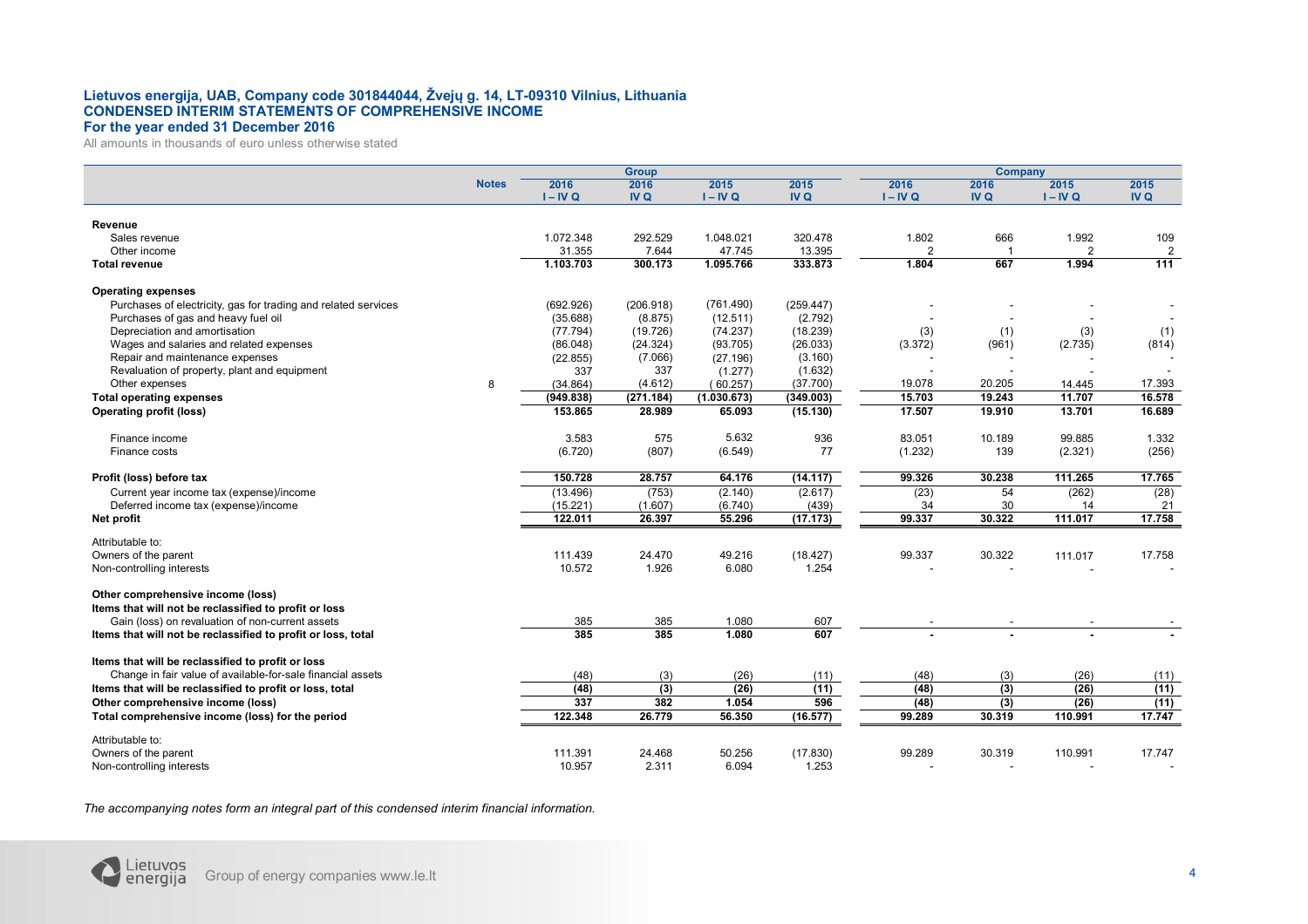#### **Lietuvos energija, UAB, Company code 301844044, Žvejų g. 14, LT-09310 Vilnius, Lithuania CONDENSED INTERIM STATEMENTS OF CHANGES IN EQUITY For the year ended 31 December 2016**

All amounts in thousands of euro unless otherwise stated

|                                                                                                                |              | <b>Equity attributable to owners of the Company</b> |                  |                               |                                 |                             |                 |                                 |              |
|----------------------------------------------------------------------------------------------------------------|--------------|-----------------------------------------------------|------------------|-------------------------------|---------------------------------|-----------------------------|-----------------|---------------------------------|--------------|
| <b>Group</b>                                                                                                   | <b>Notes</b> | <b>Share</b><br>capital                             | Legal<br>reserve | <b>Revaluation</b><br>reserve | <b>Other</b><br><b>reserves</b> | <b>Retained</b><br>earnings | <b>Subtotal</b> | Non-<br>controlling<br>interest | <b>Total</b> |
| Balance at 1 January 2015                                                                                      |              | 1.210.568                                           | 24.362           | 67.630                        | 47                              | (42.547)                    | 1.260.060       | 48.830                          | 1.308.890    |
| Revaluation of property, plant and equipment, net of deferred income tax                                       |              |                                                     |                  | 1.066                         |                                 |                             | 1.066           | 14                              | 1.080        |
| Change in fair value of available-for-sale financial assets, net of deferred<br>income tax                     |              |                                                     |                  |                               | (26)                            |                             | (26)            |                                 | (26)         |
| Total other comprehensive income (loss) for the period                                                         |              | $\overline{\phantom{a}}$                            | $\blacksquare$   | 1.066                         | (26)                            |                             | 1.040           | 14                              | 1.054        |
| Net profit for the period                                                                                      |              |                                                     |                  |                               |                                 | 49.216                      | 49.216          | 6.080                           | 55.296       |
| Total comprehensive income for the period                                                                      |              | $\blacksquare$                                      |                  | 1.066                         | (26)                            | 49.216                      | 50.256          | 6.094                           | 56.350       |
| Transfer of revaluation reserve to retained earnings (transfer of<br>depreciation, net of deferred income tax) |              |                                                     |                  | (6.614)                       |                                 | 6.614                       |                 |                                 |              |
| Transfer to reserves and movement in reserves                                                                  |              |                                                     | 4.413            |                               | 27                              | (4.440)                     |                 | 9                               | 9            |
| <b>Dividends</b>                                                                                               | 9            |                                                     |                  |                               |                                 | (57.844)                    | (57.844)        | (4.191)                         | (62.035)     |
| Share capital conversion result                                                                                |              | 1.588                                               |                  |                               |                                 |                             | 1.588           |                                 | 1.588        |
| Acquisition of shares from non-controlling interest                                                            |              |                                                     | $\overline{2}$   | 141                           |                                 | (166)                       | (23)            | (297)                           | (320)        |
| UAB "Kauno energetikos remontas" prior period adjustments                                                      |              |                                                     |                  | 100                           |                                 | (97)                        | 3               |                                 | 3            |
| Balance at 31 December 2015                                                                                    |              | 1.212.156                                           | 28.777           | 62.323                        | 48                              | (49.264)                    | 1.254.040       | 50.445                          | 1.304.485    |
| Balance at 1 January 2016                                                                                      |              | 1.212.156                                           | 28.777           | 62.323                        | 48                              | (49.264)                    | 1.254.040       | 50.445                          | 1.304.485    |
| Revaluation of property, plant and equipment, net of deferred income tax                                       |              |                                                     |                  | 385                           |                                 |                             | 385             |                                 | 385          |
| Change in fair value of available-for-sale financial assets, net of deferred<br>income tax                     |              |                                                     |                  |                               | (48)                            |                             | (48)            | $\overline{\phantom{a}}$        | (48)         |
| Total other comprehensive income (loss) for the period                                                         |              |                                                     |                  | 385                           | (48)                            |                             | 337             |                                 | 337          |
| Net profit for the period                                                                                      |              |                                                     |                  |                               |                                 | 111.439                     | 111.439         | 10.572                          | 122.011      |
| Total comprehensive income for the period                                                                      |              | $\blacksquare$                                      | $\blacksquare$   | 385                           | (48)                            | 111.439                     | 111.776         | 10.572                          | 122.348      |
| Transfer of revaluation reserve to retained earnings (transfer of<br>depreciation, net of deferred income tax) |              |                                                     |                  | (5.523)                       |                                 | 5.523                       |                 |                                 |              |
| Transfer to reserves and movement in reserves                                                                  |              |                                                     | 5.768            |                               |                                 | (5.768)                     |                 |                                 |              |
| <b>Dividends</b>                                                                                               | 9            |                                                     |                  |                               |                                 | (97.194)                    | (97.194)        | (3.453)                         | (100.647)    |
| Acquisition of subsidiary (EURAKRAS UAB)                                                                       |              |                                                     |                  |                               |                                 |                             |                 | 2.033                           | 2.033        |
| Change in minority share due to companies reorganization                                                       |              |                                                     | 85               | 284                           |                                 | 9                           | 378             | (378)                           |              |
| Acquisition of shares from non-controlling interest                                                            |              |                                                     | 67               | 6                             |                                 | 2.636                       | 2.709           | (11.764)                        | (9.055)      |
| Share of non-controlling interest in transfers to reserves                                                     |              |                                                     | (1)              |                               |                                 | -1                          |                 |                                 |              |
| Increase of share capital of Kauno Kogeneracinė Jėgainė UAB                                                    |              |                                                     |                  |                               |                                 |                             |                 | 5.271                           | 5.271        |
| Balance at 31 December 2016                                                                                    |              | 1.212.156                                           | 34.696           | 57.475                        | $\blacksquare$                  | (32.618)                    | 1.271.709       | 52.726                          | 1.324.435    |

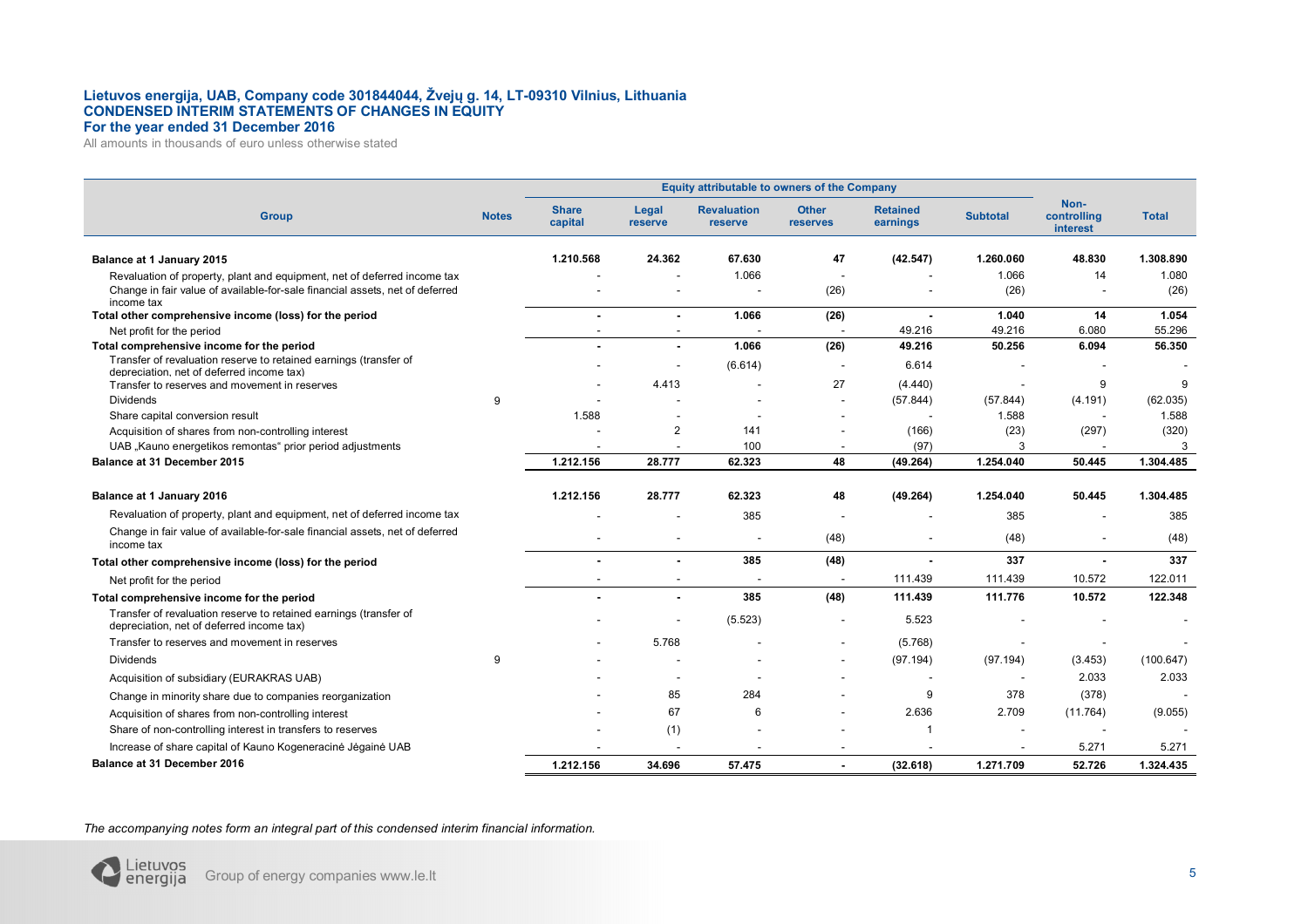#### **Lietuvos energija, UAB, Company code 301844044, Žvejų g. 14, LT-09310 Vilnius, Lithuania CONDENSED INTERIM STATEMENTS OF CHANGES IN EQUITY For the year ended 31 December 2016**

All amounts in thousands of euro unless otherwise stated

| Company                                                                                 | <b>Notes</b> | <b>Share capital</b> | <b>Legal reserve</b>     | <b>Other reserves</b>    | <b>Retained</b><br>earnings | <b>Total</b>             |
|-----------------------------------------------------------------------------------------|--------------|----------------------|--------------------------|--------------------------|-----------------------------|--------------------------|
| Balance at 1 January 2015                                                               |              | 1.210.568            |                          | 74                       | 34.323                      | 1.244.965                |
| Change in fair value of available-for-sale financial assets, net of deferred income tax |              |                      | ٠                        | (26)                     | $\sim$                      | (26)                     |
|                                                                                         |              |                      |                          |                          |                             | (26)                     |
| Total other comprehensive income for the period                                         |              |                      | ٠                        | (26)                     |                             |                          |
| Net profit for the period                                                               |              |                      | $\,$                     |                          | 111.017                     | 111.017                  |
| Total comprehensive income for the period                                               |              |                      |                          | (26)                     | 111.017                     | 110.991                  |
| Transfer to reserves and movement in reserves                                           |              |                      | 4.207                    |                          | (4.207)                     | $\overline{\phantom{a}}$ |
| <b>Dividends</b>                                                                        | 9            |                      | $\overline{\phantom{a}}$ | $\overline{\phantom{a}}$ | (57.844)                    | (57.844)                 |
| Share capital conversion result                                                         |              | 1.588                | $\overline{\phantom{a}}$ |                          |                             | 1.588                    |
| Balance at 31 December 2015                                                             |              | 1.212.156            | 4.207                    | 48                       | 83.289                      | 1.299.700                |
|                                                                                         |              | 1.212.156            | 4.207                    | 48                       | 83.289                      | 1.299.700                |
| Balance at 1 January 2016                                                               |              |                      |                          |                          |                             |                          |
| Change in fair value of available-for-sale financial assets, net of deferred income tax |              |                      | $\overline{\phantom{a}}$ | (48)                     | $\overline{\phantom{a}}$    | (48)                     |
| Total other comprehensive income (loss) for the period                                  |              |                      |                          | (48)                     |                             | (48)                     |
| Net profit for the period                                                               |              |                      | $\overline{\phantom{a}}$ |                          | 99.337                      | 99.337                   |
| Total comprehensive income for the period                                               |              |                      |                          | (48)                     | 99.337                      | 99.289                   |
| Transfer to reserves and movement in reserves                                           |              |                      | 5.551                    |                          | (5.551)                     | $\overline{\phantom{a}}$ |
| <b>Dividends</b>                                                                        | 9            |                      | $\overline{\phantom{a}}$ | $\sim$                   | (97.194)                    | (97.194)                 |
| Balance at 31 December 2016                                                             |              | 1.212.156            | 9.758                    |                          | 79.881                      | 1.301.795                |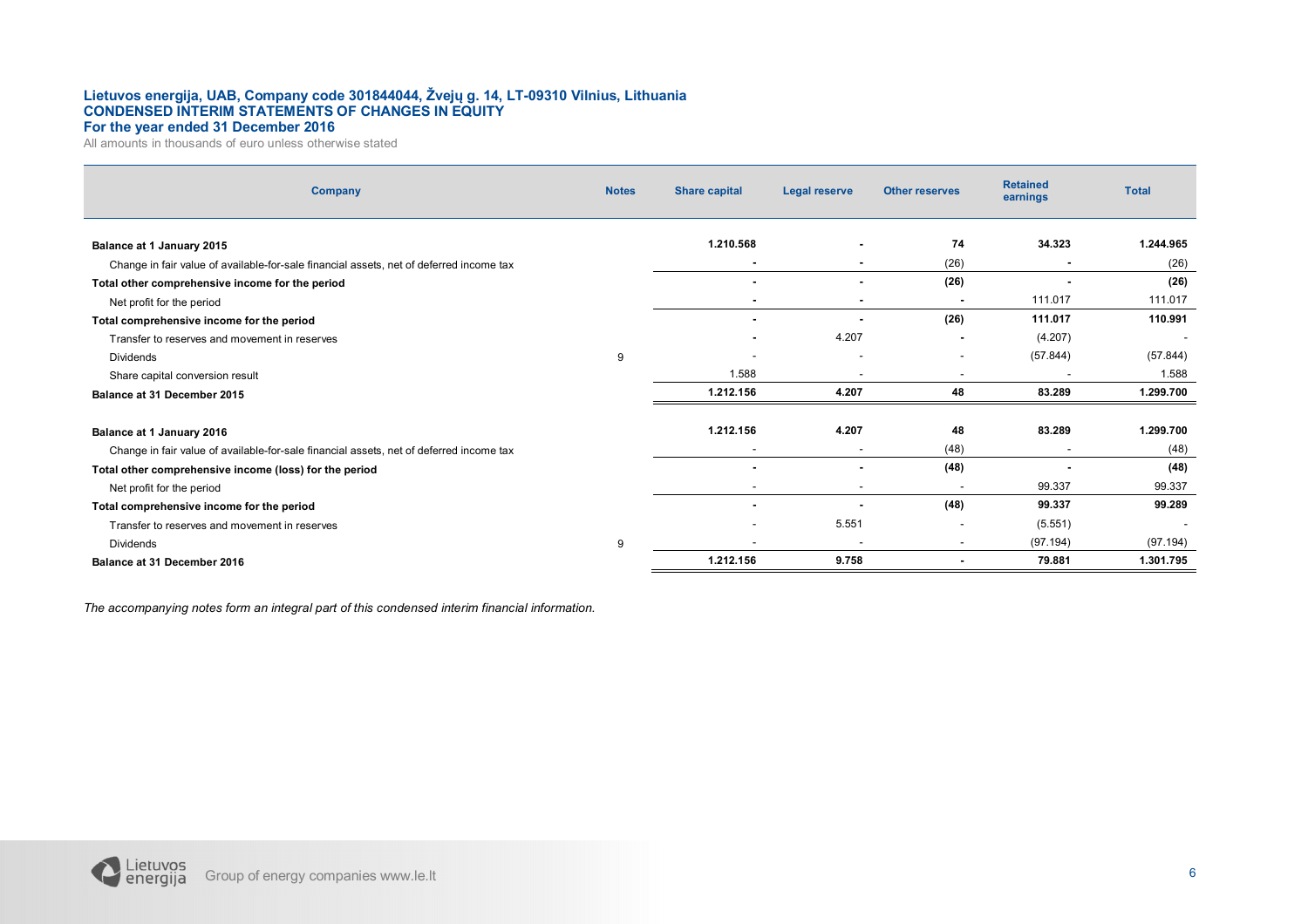#### **Lietuvos energija, UAB, Company code 301844044, Žvejų g. 14, LT-09310 Vilnius, Lithuania CONDENSED INTERIM STATEMENTS OF CASH FLOWS For the year ended 31 December 2016**

All amounts in thousands of euro unless otherwise stated

|                                                               | <b>Notes</b> | <b>Group</b> |           |           | Company  |
|---------------------------------------------------------------|--------------|--------------|-----------|-----------|----------|
|                                                               |              | 2016         | 2015      | 2016      | 2015     |
| Cash flows from operating activities                          |              |              |           |           |          |
| Net profit (loss) for the period                              |              | 122.011      | 55.296    | 99.337    | 111.017  |
| Adjustments for non-monetary expenses (income):               |              |              |           |           |          |
| Depreciation and amortisation expenses                        | 3            | 89.787       | 86.439    | 3         | 3        |
| Impairment of property, plant and equipment (reversal of      |              |              |           |           |          |
| impairment)                                                   |              | 566          | 30.133    |           |          |
| Revaluation of property, plant and equipment                  |              | (122)        | (130)     |           |          |
| Revaluation of investment property                            |              | (214)        | 1.407     |           |          |
| Share of profit of associates and joint ventures              |              |              | 13        |           |          |
| (Gain) loss on disposal of investments in subsidiaries        |              |              | (21)      |           |          |
| Impairment of financial assets                                |              | (3.214)      | (2.289)   |           |          |
| Impairment of investments in subsidiaries / (reversal)        |              |              |           | (20.869)  | (16.216) |
| Income tax expenses                                           |              | 28.717       | 8.880     | (11)      | 248      |
| (Depreciation) of grants                                      |              | (12.407)     | (12.202)  |           |          |
| Increase (decrease) in provisions                             |              | (12.314)     | 16.811    |           |          |
| Inventory write-down to net realizable value/ (reversal)      |              | 275          | (1.077)   |           |          |
| Change in fair value of trade derivatives                     |              | 355          |           |           |          |
| (Income) expenses on revaluation of emission allowances       |              | 3.346        | (370)     |           |          |
| Emission allowances utilised                                  | 3            | 2.999        |           |           |          |
| (Gain) loss on disposal/write-off of property, plant and      |              |              |           |           |          |
| equipment                                                     |              | 3.330        | 3.710     | (9)       |          |
| Elimination of results of financing and investing activities: |              |              |           |           |          |
| Interest (income)                                             |              | (2.857)      | (4.957)   | (3.871)   | (6.060)  |
| Interest expenses                                             |              | 5.761        | 4.456     | 732       | 419      |
| Other finance (income) expenses                               |              | 233          | 1.418     | (78.680)  | (91.923) |
| Changes in working capital:                                   |              |              |           |           |          |
| (Increase) decrease in trade receivables and other amounts    |              |              |           |           |          |
| receivable                                                    |              | (738)        | 26.902    | 5.809     | (3.315)  |
| (Increase) decrease in inventories, prepayments and other     |              |              |           |           |          |
| current assets                                                |              | 50.747       | (16.209)  |           | (3)      |
| Increase (decrease) in amounts payable, deferred income       |              |              |           |           |          |
| and advance amounts received                                  |              | (868)        | (60.158)  | 823       | 322      |
| Income tax (paid)                                             |              | (2.274)      | (12.624)  | (255)     |          |
| Net cash flows from (used in) operating activities            |              | 273.119      | 125.428   | 3.009     | (5.508)  |
| Cash flows from investing activities                          |              |              |           |           |          |
| (Acquisition) of property, plant and equipment and            |              |              |           |           |          |
| intangible assets                                             |              | (154.020)    | (148.722) | (65)      | (280)    |
| Disposal of property, plant and equipment and intangible      |              |              |           |           |          |
| assets                                                        |              | 4.622        | 306       |           |          |
| Loans (granted)                                               |              |              |           | (5.191)   |          |
| Loans repaid                                                  |              | 29.017       | 96        | 26.560    |          |
| (Acquisition) disposal of subsidiaries and associates         | 4            | (27.674)     | 125       | (105.787) | (54.627) |
| Grants received                                               |              | 8.817        | 9.362     |           |          |
| Bonds redeemed                                                |              | 4.534        | 145       | 4.534     | 131      |
| Interest received                                             |              | 1.012        | 4.629     | 1.573     | 6.507    |
| Changes in non controlling interest arising from Group        |              |              |           |           |          |
| structural changes                                            |              | (5.103)      | (320)     |           |          |
| Dividends received                                            |              |              |           | 69.525    | 93.825   |
| Net cash flows from (used in) investing activities            |              | (138.795)    | (134.379) | (8.851)   | 45.556   |
| Cash flows from financing activities                          |              |              |           |           |          |
| Proceeds from borrowings                                      |              | 87.199       | 282.048   | 90.330    |          |
| Repayments of borrowings                                      |              | (58.387)     | (282.031) |           |          |
| Finance lease payments                                        |              | (155)        | 120       |           |          |
| Interest paid                                                 |              | (6.702)      | (4.329)   | (400)     | (372)    |
| Dividends paid                                                |              | (100.647)    | (62.035)  | (97.194)  | (57.844) |
| Increase of share capital of UAB Kauno kogeneracine           |              |              |           |           |          |
| jėgainė                                                       |              | 123          |           |           |          |
| Net cash flows from (used in) financing activities            |              | (78.569)     | (66.227)  | (7.264)   | (58.216) |
| Increase (decrease) in cash and cash equivalents              |              |              |           |           |          |
| (including overdraft)                                         |              | 55.755       | (75.178)  | (13.106)  | (18.168) |
| Cash and cash equivalents (including overdraft) at the        |              |              |           |           |          |
| beginning of the period                                       |              | 122.810      | 197.988   | 13.179    | 31.347   |
| Cash and cash equivalents (including overdraft) at the end    |              |              |           |           |          |
| of the period                                                 |              | 178.565      | 122.810   | 73        | 13.179   |

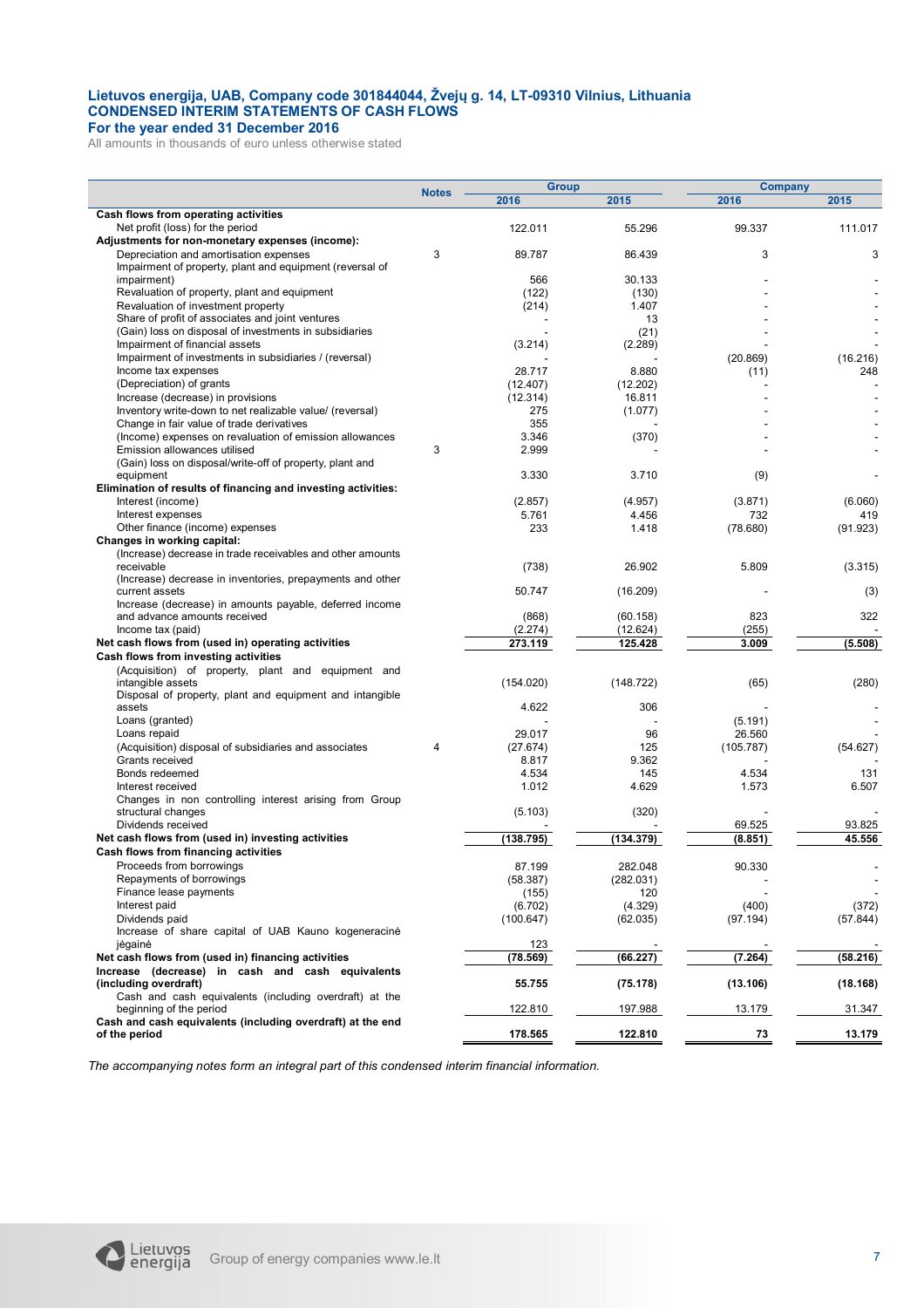All amounts in thousands of euro unless otherwise stated

## 1. Accounting principles

Condensed interim financial information of the Lietuvos Energija UAB (hereinafter - the Company) and consolidated condensed interim financial information of the Company and its subsidiaries (hereinafter – the Group) for a nine-month period ended 31 December 2016 has been prepared in accordance with International Financial Reporting Standards (IFRS) as adopted by the European Union and applicable to interim financial reporting (International Accounting Standard (IAS) 34, 'Interim financial reporting'). This unaudited condensed interim financial information should be read together with the annual financial statements for the year ended 31 December 2015, which have been prepared in accordance with IFRS as adopted by the EU.

Financial year of Company and other Group companies coincides with the calendar year.

The accounting policies applied in the preparation of this condensed interim financial information are consistent with those of the annual financial statements for the year ended 31 December 2015.

#### *Income tax*

Taxes on income in the interim periods are accrued using the tax rate that would be applicable to expected total annual profit or loss.

#### *New and amended standards, and interpretations*

There are no new standards, amendments and interpretations that are mandatory for the Group and the Company with effect from 2016, and that would have a material impact on the Group's and Company's financial information.

The Group and Company's management do not believe the newly published standards, amendments and interpretations that are mandatory for the Group's and Company's reporting periods beginning on or after 1 January 2017 will have a material impact on the Group's and Company's financial statements.

Accounting policies applied to significant transactions within the Group in relation to the Group's restructuring are set out below (as described in Note 4).

#### *Business combinations*

Subsidiaries are all entities (including structured entities) over which the Group has control. The Group controls an entity when the Group is exposed to, or has rights to, variable returns from its involvement with the entity and has the ability to affect those returns through its power over the entity. Subsidiaries are fully consolidated from the date on which control is transferred to the Group and they are deconsolidated from the date that control ceases.

IFRS 3 Business Combinations is not applied to business combinations involving entities under common control, therefore, for the purpose of this financial information business combinations involving entities under common control were accounted for using the 'pooling of interest' method.

Acquisition method is applied to account for acquisition of subsidiaries that are not part of the Company's group. The consideration transferred for the acquisition of a subsidiary is the fair values of the assets transferred in a bargain purchase, the equity interests issued, and the liabilities assumed at the bargain purchase date. Acquisition-related costs are expensed as incurred. Identifiable net assets, liabilities and contingent liabilities acquired in the acquiree, which meet IFRS 3 Business Combinations criteria, are recognised at their fair values at the acquisition date.

The excess of the consideration transferred, the amount of any non-controlling interest in the acquiree and the acquisition-date fair value of any previous equity interest in the acquiree over the fair value of the identifiable net assets acquired is recorded as goodwill. If the total of consideration transferred, non-controlling interest recognised and previously held interest measured is less than the fair value of the net assets of the subsidiary acquired in the case of a bargain purchase, the difference is recognised directly in the income statement.

Minority interest in the acquiree is initially recognised at the minority interest's proportionate share of the recognised amounts of net assets, liabilities and contingent liabilities.

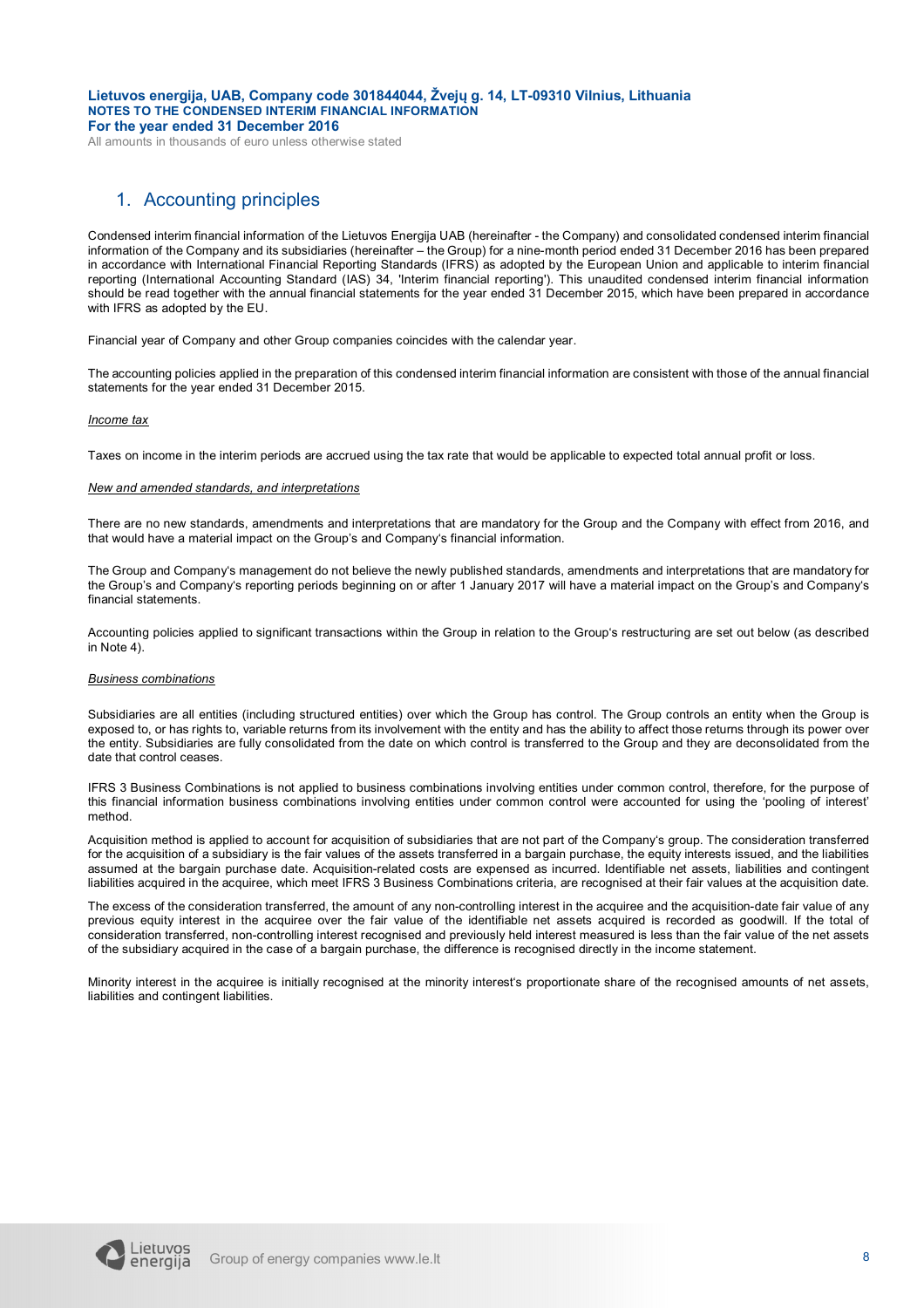All amounts in thousands of euro unless otherwise stated

## 2. Critical accounting estimates and judgements used in the preparation of financial statements

Accounting estimates and judgments are continuously reviewed and are based on historical experience and other factors, including expectations of future events that are believed to be reasonable under the circumstances.

The preparation of financial information according to International Financial Reporting Standards as adopted by the EU requires management to make estimates and assumptions that affect the reported amounts of assets, liabilities, income and expenses, and disclosures of contingencies. Changes in the underlying assumptions, estimates and judgments may have a material effect on this financial information. The accounting estimates applied in preparing the condensed interim financial information are consistent with those used in preparing the annual financial statements for the year ended 31 December 2015.

#### *Evaluation of the option as per the Shareholders' Agreement with FORTUM HEAT LIETUVA UAB*

As described in more detail in Note 4, the authorised share capital of Kauno Kogeneracinė Jėgainė UAB (KKJ) was increased on 15 March 2016. As a result, the Company's ownership interest in KKJ is equal to 51%, whereas the rest 49% of shares of KKJ are held by FORTUM HEAT LIETUVA UAB (FORTUM). Both shareholders have signed the Shareholders' Agreement, whereby the Company was vested with an option to buy the shares of KKJ owned by FORTUM, whereas FORTUM was vested with an option to sell the shares of KKJ to the Company in the event that the shareholders fail to achieve the resolution of the Deadlock Situation by mutual agreement as defined in the Shareholders' Agreement.

Under the provisions of the Shareholders' Agreement, if the Company or FORTUM decides to exercise the option, the price to be paid by the Company to FORTUM for the purchased shares owned by FORTUM in KKJ shall be equal to the sum of amounts invested by FORTUM into the capital of KKJ (i.e. the price of the issue of shares paid by FORTUM):

- plus a premium in the amount of 15% of the amounts invested by FORTUM into the capital of KKJ, if the Company exercises the Call Option: or, respectively.
- minus an investment risk discount in the amount of 15% of the amounts invested by FORTUM into the capital of KKJ, if FORTUM exercises the Put Option.

#### *New customer connection fees*

Fees paid by customers received after 1 July 2009 for the connection of new customers and producers to the Company's electricity networks and electricity network facilities or for the dislocation or reconstruction of electricity network facilities on the request of the customer, producer or any other entity, are recognised as revenue upon connection.

The above-mentioned fees received before 1 July 2009 were initially recognised as deferred income and subsequently recognised as income on a proportionate basis over the useful life of the related newly created property, plant and equipment. The related costs comprising the acquisition cost of property, plant and equipment and other costs were capitalised and are depreciated over the estimated useful life of the assets capitalised.

Payments made by customers for the connection to the Company's gas system are recorded as accrued deferred income in the statement of financial position and recognised as income over the useful life of the capitalised property, plant and equipment concerned. Such income is shown in the line item 'Sales revenue' of the statement of comprehensive income.

Accounting methods applied to account for fees paid by new customers for the connection to the electricity and gas system differ depending on the pricing of these services:

- the fee for the connection to the electricity network is determined on the basis of fees and methodologies approved by the Lithuanian legal acts and regulatory authorities; the service is deemed to be provided upon the connection of the customer to the electricity network;
- the fee for the connection non-household customers to the gas system is determined on the basis of fees and methodologies approved by the Lithuanian legal acts and regulatory authorities, however, the connection agreement of the customer who connects a new natural gas system stipulates a minimum quantity of gas to be transported via a non-household customer or new natural gas system and the minimum capacities which ensure that the new customer or new natural gas system connected does not increase the price cap for the existing customers, as well as the procedure for calculating a fee for the minimum quantities of gas to be transported by a non-household customer or natural gas system and for the minimum capacities and the periodicity of payments if a new customer connecting a new natural gas system transports lower quantities or orders lower capacities than those specified in the new customer connection agreement. Upon approval of household customer connection fees, the Commission assesses the return, receivable in 20 year period, on investment used to connect new household customers and impact of the investment on gas distribution price cap (investments should not cause increase in the current price cap) in the same way, as assesses non-household customers, although not every customer individually, rather in total by establishing the general connection fee. In this case the service provided to both non-household and household customer is continuous in nature, related to contractual obligations and future consumption, and therefore revenue is split over the depreciation period of property, plant and equipment concerned.

#### *Accounting for electricity meters*

Until 1 January 2016, LESTO AB classified electricity meters as inventories. The Company's management assessed that electricity meters are used for a long period of time, they are controlled by the Company and reviewed individually, their acquisition cost can be reliably determined and therefore management decided to reclassify electricity meters to property, plant and equipment and apply a depreciation period of 8 years for tax purposes. The change is treated as change in accounting estimate and since 1 January 2016 electricity and gas meters are classified within the property, plant and equipment category 'Other property, plant and equipment'.

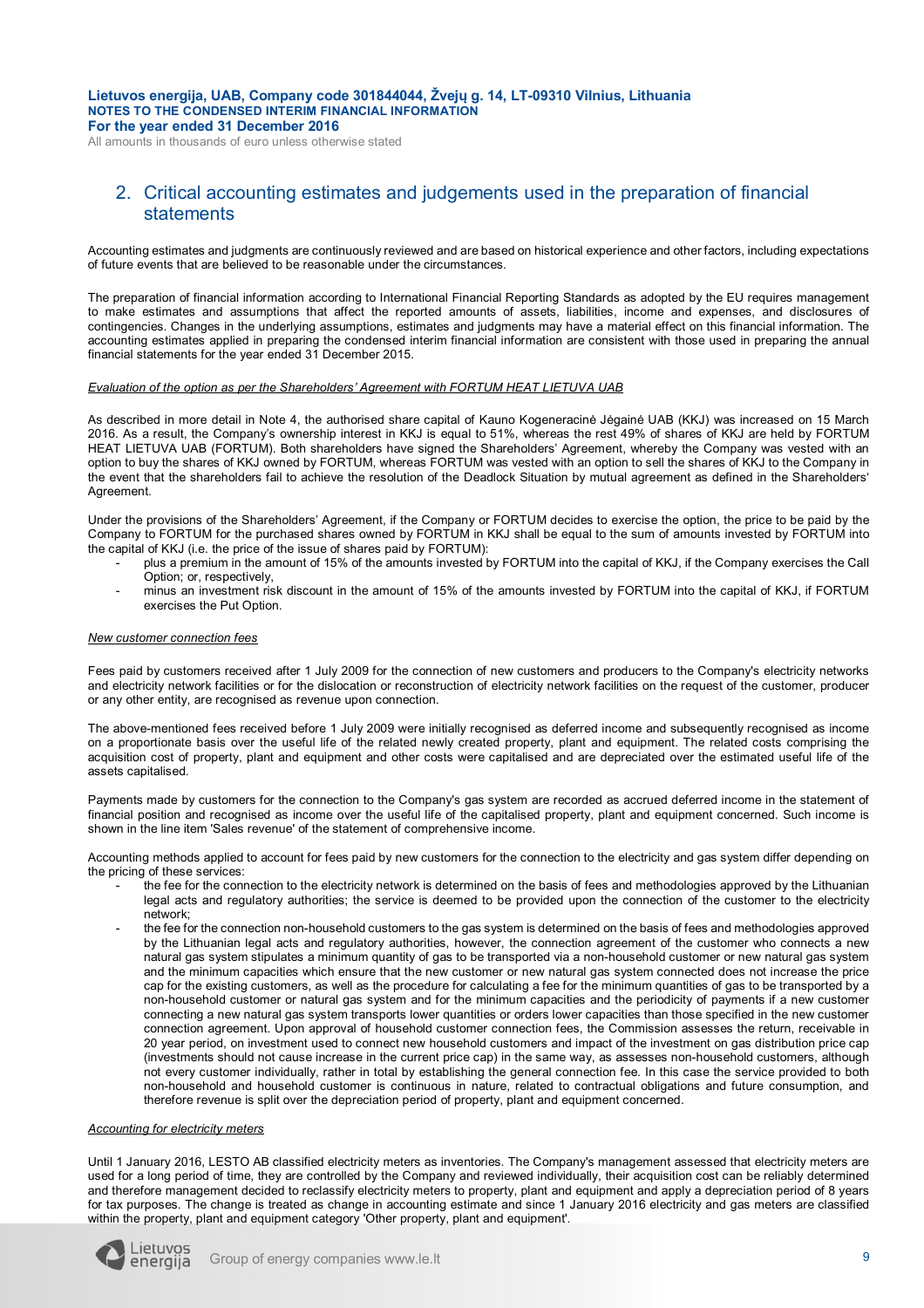All amounts in thousands of euro unless otherwise stated

#### *Assessment of price premiums in establishing the acquisition cost of shares*

#### *Price premium for the shares of NT Valdos UAB*

In April 2015, the Company acquired the shares of NT Valdos UAB from LESTO AB, Lietuvos Energijos Gamyba AB, Duomenų Logistikos Centras UAB and Litgrid AB, thereby resulting in 100% direct control over NT Valdos UAB.

The premium to the basic sale price established for the acquired shares is payable by 31 March 2019, the amount of which may vary depending on the financial performance of NT Valdos UAB. The maximum amount of the price premium is equal to EUR 19,400 thousand. Acquisition costs of price premium is determined as present value of future cash flows and stand for EUR 17.506 thousand at the date of acquisition. Present value cash flows are calculated applying 2,65% annual interest rate used for transaction above EUR 1.000 thousand as announced by Bank of Lithuania. The Company reviewed NT Valdos UAB achieved and forecasted performance results and determined that the price premium should be reduced because it is likely that performance of the NT Valdos UAB will fall short as compared to expectations existed at the moment of initial recognition. At 31 December 2016 the Company's assessed fair value of Price premium, related to investment in NT Valdos UAB, equal to EUR 9.257 thousand (31 December 2015 – EUR 17.819 thousand).

#### *Change in taxation of goodwill*

As at 15 October 2014 AB Lietuvos dujos concluded agreement with Lietuvos Dujų Tiekimas UAB and transferred natural gas supply activity together with assets, rights and obligations allocated to it. Ownership right to the part of the company – natural gas supply activity - was transferred to Lietuvos Dujų Tiekimas UAB at 31 October 2014 according to the agreement. According to the agreement Lietuvos Dujų Tiekimas paid the price for the natural gas supply activity together with assets, rights and obligations allocated to it, which amounted to EUR 17.510 thousand and was set by independent assessor as market value for the natural gas supply activity. Carrying amount of net assets acquired comprised EUR 74.434 thousand. Significant difference between paid price and carrying amount of net assets acquired appeared due to requirements of International Financial Reporting Standards, according to which impact of retrospective reduction of prices of imported OAO Gazprom gas for companies for the period from 1 January 2013 to 30 April 2014 could not be accounted as current period expenses.

Lietuvos Dujų Tiekimas UAB has assessed taxation risk and considered written communication between Lietuvos Dujų Tiekimas UAB and National Tax authority and recognized the difference between carrying amount of net assets acquired (EUR 17.510 thousand) and fair value of gas supply business set by independent assessors (EUR 74.434 thousand) as negative goodwill and calculated income tax.

Seeking to clarify taxation aspects for this transaction, Lietuvos Dujų Tiekimas UAB has approached National Tax Authority asking for binding decision, as taxation questions are closely related to the future natural gas sale agreements, though they are affected by the retrospective reduction of the imported gas prices obtained from Gazprom OAO.

As at 30 April 2015 Lietuvos Dujų Tiekimas UAB has obtained binding decision of National Tax Authority, according to it the difference between net assets acquired and market value of natural gas supply business set by independent assessors should not be accounted as a negative goodwill and should not be taxed with income tax. As the income tax impact in amount of EUR 8.539 thousand recognized in 2014 was accounted for in the income statement by the Group, adjusting entry required after National Tax authority decision in 2015 was also accounted in the income statement.

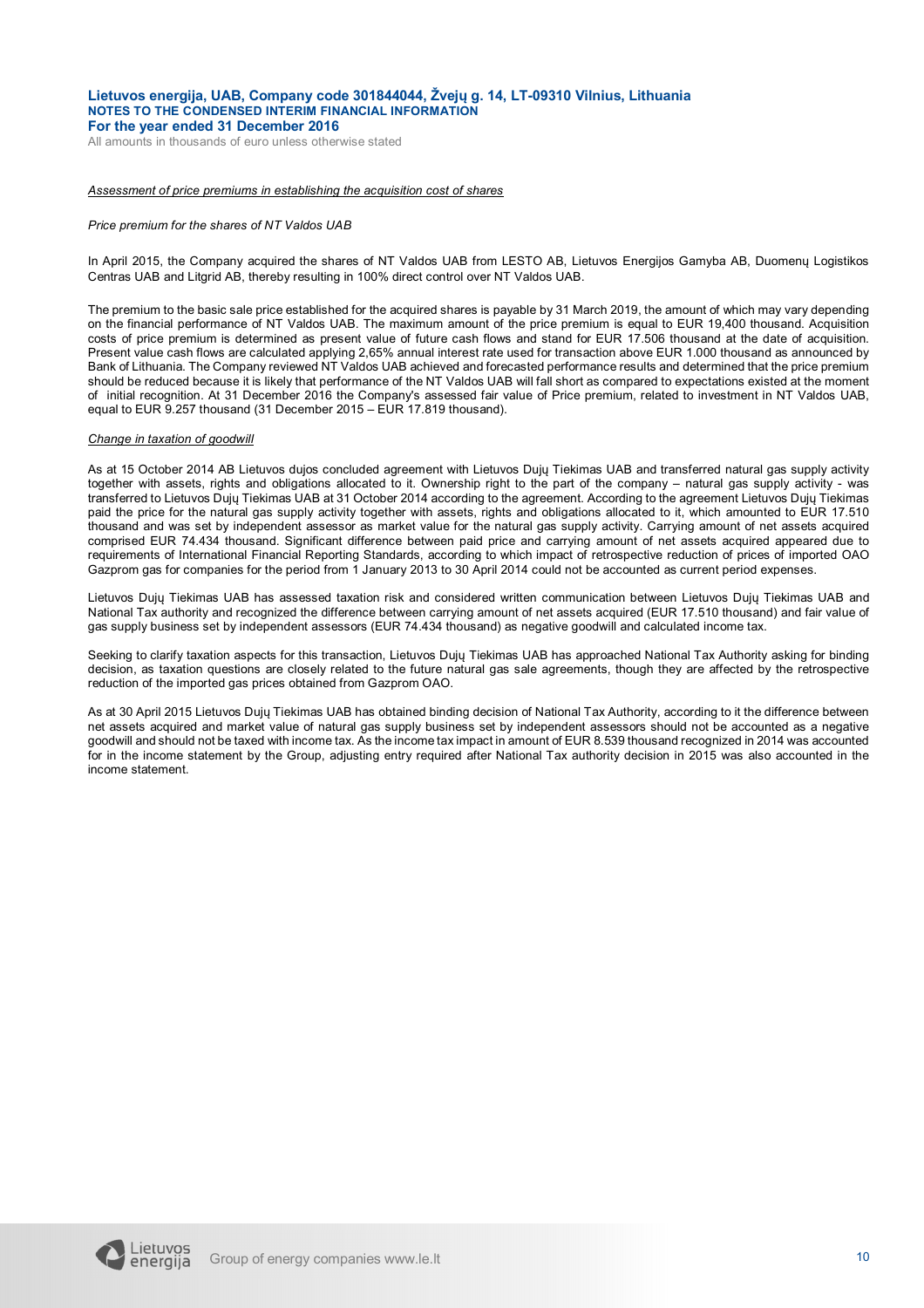All amounts in thousands of euro unless otherwise stated

## 3. Intangible assets and property, plant and equipment

Movement on Group's account of intangible assets and property, plant and equipment is presented below:

| <b>Group</b>                                                                             | Intangible assets | Property, plant and equipment |
|------------------------------------------------------------------------------------------|-------------------|-------------------------------|
| Period ended 31 December 2016                                                            |                   |                               |
| Net book value at the beginning of the period                                            | 21.539            | 1.631.117                     |
| Acquisitions                                                                             | 3.111             | 171.960                       |
| Share capital settlement by assets                                                       |                   | 3.954                         |
| Increase due to acquisition of subsidiary                                                | 17.916            | 63.000                        |
| Sales                                                                                    |                   | (1.121)                       |
| Write-offs/Emission allowances utilised                                                  | (2.999)           | (3.393)                       |
| Impairment/reversal of impairment                                                        |                   |                               |
| Emission allowances grants received                                                      | 1.733             |                               |
| Revaluation of emission allowances                                                       | (3.346)           |                               |
| Reclassification (to) finance lease                                                      |                   | (7.818)                       |
| Reclassification from other assets to property, plant and<br>equipment/intangible assets | 133               | (141)                         |
| Reclassification to assets held for sale                                                 |                   | (1.411)                       |
| Reclassification from investment property                                                |                   | 427                           |
| Reclassification from inventories                                                        |                   | 885                           |
| Depreciation/amortisation                                                                | (3.133)           | (86.654)                      |
| Net book value at 31 December 2016                                                       | 34.954            | 1.770.814                     |

Movement on Company's account of intangible assets and property, plant and equipment is presented below:

| Company                                       | Intangible assets        | Property, plant and equipment |
|-----------------------------------------------|--------------------------|-------------------------------|
| Period ended 31 December 2016                 |                          |                               |
| Net book value at the beginning of the period | $\overline{\phantom{a}}$ | 286                           |
| Reclassification from (to) inventories        |                          | 65                            |
| Depreciation/amortisation                     |                          | (3)                           |
| Net book value at 31 December 2016            |                          | 348                           |

## 4. Investments in subsidiaries and other investments

#### *Reorganisation of subsidiaries*

On 1 January 2016, LESTO AB and Lietuvos Dujos AB were reorganised by way of merger pursuant to paragraph 4 of Article 2.97 of the Civil Code of the Republic of Lithuania. After the reorganisation a new company started to operate named Energijos Skirstymo Operatorius AB (hereinafter referred to as "ESO"), legal entity code 304151376, registered office address: Aguonų g. 24, Vilnius. With effect from 11 January 2016, shares of Energijos Skirstymo Operatorius AB have been listed on the main list of NASDAQ OMX Vilnius stock exchange. After the reorganisation ESO took over from LESTO AB and Lietuvos Dujos AB all their non-current and current assets, as well as non-current and current financial and other obligations, amounts receivable and payable under the agreements signed by LESTO AB and Lietuvos Dujos AB, including any other otherwise arising obligations.

After the merger of LESTO AB and Lietuvos Dujos AB the Group's effective ownership interest in Energijos Skirstymo Operatorius AB is equal to 94.98%.

On 1 January 2016, ELEKTROS TINKLO PASLAUGOS UAB and Kauno Energetikos Remontas UAB were reorganised by way of merger pursuant to paragraph 4 of Article 2.97 of the Civil Code of the Republic of Lithuania. After the reorganisation ELEKTROS TINKLO PASLAUGOS UAB and Kauno Energetikos Remontas UAB ceased their activities as legal entities and a new company started to operate named Energetikos Paslaugų ir Rangos Organizacija UAB. The legal entity code of the new company is 304132956 and the address of its registered office is Motorų g. 2, Vilnius.

#### *Acquisition of subsidiaries*

On 18 January 2016, the Company acquired 209,662 ordinary registered shares of EURAKRAS UAB representing 75% of the share capital of EURAKRAS UAB and granting 75% of voting rights at the General Meeting of Shareholders. The acquisition cost of shares amounted to EUR 17.058 thousand. EURAKRAS UAB, a Lithuanian company acquired, operates the park consisting of 8 wind turbines with the capacity of 24 MW located in the villages of Geišiai and Rotuliai II in Jurbarkas region.

On 20 January 2016, the Company acquired 100% of ordinary registered shares of Estonian company HOB OU and 43,28% of ordinary registered shares of Estonian company Tuuleenergia Osauhing for EUR 11.350 thousand (including redeemed current borrowings of EUR 4.691 thousand). HOB OU has an ownership interest of 56,72% in Tuuleenergia Osauhing and therefore the Company owns 100% of shares of Tuuleenergia Osauhing as a result of this transaction. Tuuleenergia Osauhing operates the park consisting of 6 wind turbines with the capacity of 18,3 MW in the locations of Mali and Tamba in Estonia.

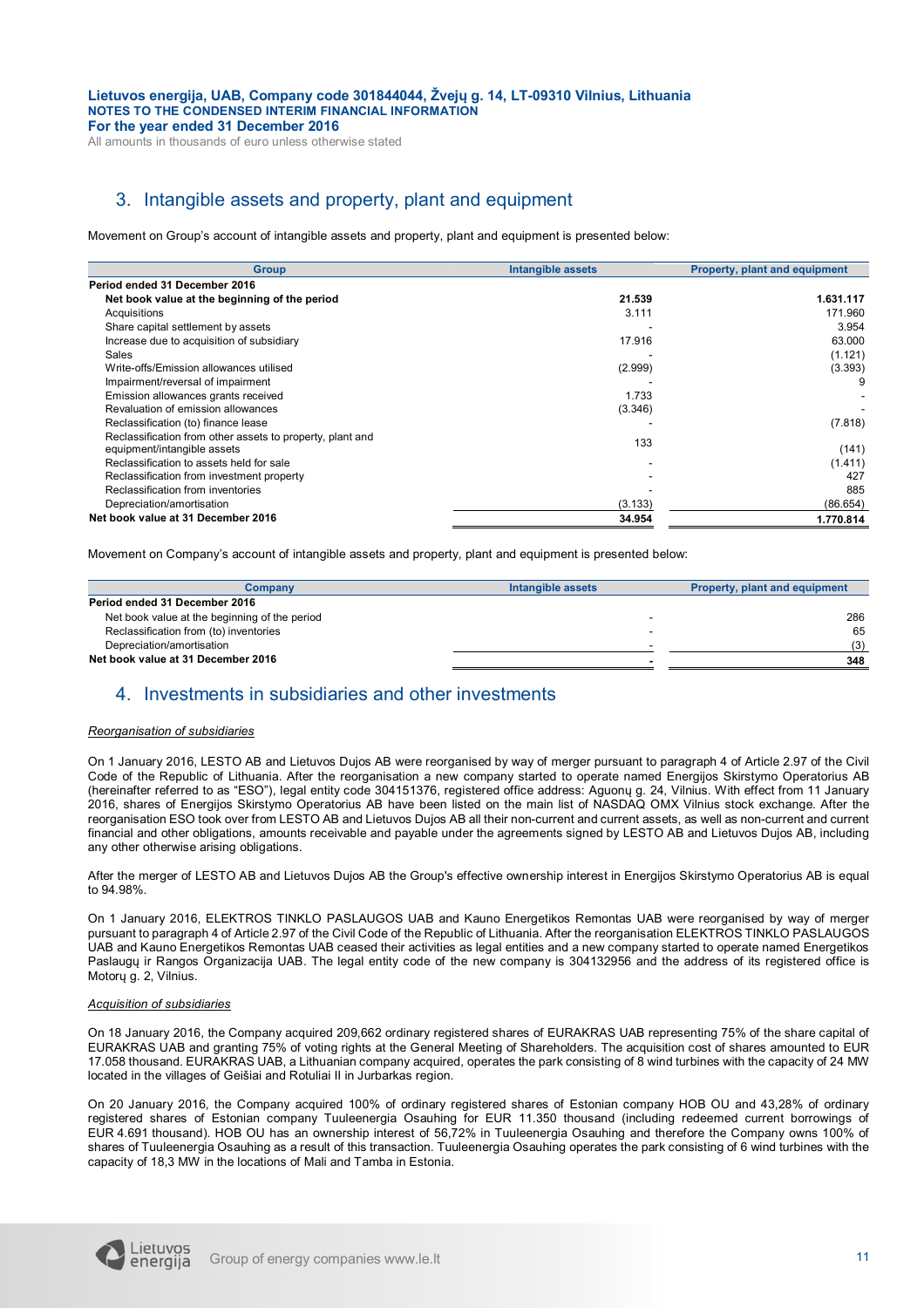All amounts in thousands of euro unless otherwise stated

On business combination, assets and liabilities of EURAKRAS UAB, HOB OU and Tuuleenergia Osauhing were identified with the following fair values at the date of acquisition:

|                                                  | <b>HOB OU and</b>   |                              |              |  |  |  |
|--------------------------------------------------|---------------------|------------------------------|--------------|--|--|--|
|                                                  | <b>EURAKRAS UAB</b> | <b>Tuuleenergia Osauhing</b> | <b>Total</b> |  |  |  |
| Property, plant and equipment                    | 32.363              | 30.636                       | 62.999       |  |  |  |
| Other non-current amounts receivable             | 75                  | 605                          | 680          |  |  |  |
| Inventories and prepayments                      | 13                  |                              | 13           |  |  |  |
| Amounts receivable within one year               | 320                 | 499                          | 819          |  |  |  |
| Cash and cash equivalents                        | 580                 | 154                          | 734          |  |  |  |
|                                                  |                     |                              |              |  |  |  |
| Grants                                           |                     | (6.660)                      | (6.660)      |  |  |  |
| Non-current liabilities                          | (24.001)            | (18.586)                     | (42.587)     |  |  |  |
| <b>Current liabilities</b>                       | (1.219)             | (6.945)                      | (8.164)      |  |  |  |
|                                                  |                     |                              |              |  |  |  |
| Net assets                                       | 8.131               | (297)                        | 7.834        |  |  |  |
| Non-controlling interest                         | 2.033               |                              | 2.033        |  |  |  |
| Goodwill arising on business combination         | 10.960              | 6.956                        | 17.916       |  |  |  |
| Purchase consideration paid                      | 17.058              | 6.659                        | 23.717       |  |  |  |
|                                                  |                     |                              |              |  |  |  |
| Net cash outflow on acquisition of subsidiaries: |                     |                              |              |  |  |  |
| Consideration paid in cash                       | (17.058)            | (6.659)                      | (23.717)     |  |  |  |
| Repurchased Ioans                                |                     | (4.691)                      | (4.691)      |  |  |  |
| Cash and cash equivalents balances acquired      | 580                 | 154                          | 734          |  |  |  |
| Net cash outflow                                 | (16.478)            | (11.196)                     | (27.674)     |  |  |  |

The Group has 12 months after the date of business combination to review and determine the fair values of the assets and liabilities.

Under the decision of the Company, a sole shareholder, dated 22 July 2016 subsidiaries HOB OU and Tuuleenergia Osauhing were reorganised by way of merger. HOB OU was merged with Tuuleenergia Osauhing and ceased its activities as a legal entity.

#### *Establishment of subsidiaries*

On 9 February 2016, the Company established a new company Energijos Sprendimų Centras UAB. The authorised share capital of the newly established company amounts to EUR 10 thousand and is divided into 10.000 ordinary registered shares with the nominal value of EUR 1 each. The price of share issue is equal to EUR 150 thousand. The principal activities of Energijos Sprendimų Centras UAB include the provision of energy efficiency improvement services and development of renewable energy resources. The Articles of Association of Energijos Sprendimų Centras UAB were registered with the Register of Legal entities on 17 February 2016.

#### *Increase and payment of share capital*

By decision of the sole shareholder on 19th May 2016, the share capital of Lietuvos Dujų Tiekimas UAB was increased to EUR 8.370 thousand, by issuing new ordinary registered shares with the nominal value of EUR 0.29 each. On 13 June 2016, the amendments to the Articles of Association of Lietuvos Dujų Tiekimas UAB were registered with the Register of Legal Entities.

On 29 April 2016, the Company paid up an outstanding part of the share capital of Energijos Tiekimas UAB of EUR 7.240 thousand. As at 31 December 2015, the unpaid part of the share capital amounted to EUR 7.240 thousand. On 23 December 2015, the share capital of Energijos Tiekimas UAB was increased by issuing 16.240.000 ordinary registered intangible shares with the nominal value of EUR 1 each.

On 29 August 2016, the sole shareholder took decision to increase the share capital of Energijos Sprendimų Centras UAB up to EUR 530 thousand by issuing 520.000 of ordinary shares with par value of EUR 1 each. On 7 September 2016, the amendments to the Articles of Association of Energijos Sprendimų Centras UAB were registered with the Register of Legal Entities. At 30 September 2016 the Company has paid EUR 130 thousand of new shares emission. Unpaid part amounted to EUR 390 thousand as at 30 September 2016.

At 3 October 2016 the Company has signed shares purchase-sale agreement with Klaipėdos Nafta AB and acquired 33,33% or 15.000.000 units of ordinary shares of LITGAS UAB. Shares acquisition price is EUR 3.952 thousand. After this transaction the Company owns 100% shares of LITGAS UAB.

At 28 October 2015 and 1 December 2015 at sole shareholder decision share capital of UAB Elektroninių mokėjimų agentūra was increased by issuing 434 thousand units of ordinary shares at par value 1 Eur each. At 25 October 2016 there was paid 262.500 Eur amount of the share capital. Unpaid portion of the share capital as at 31 December 2016 is 171.500 EUR.

At 19 December 2016 the sole shareholder approved decision to increased UAB Vilniaus kogeneracinė jėgainė authorized capital up to EUR 20,000 thousand by issuing 68,965,518 new ordinary registered shares of 0,29 EUR par value. Initial contribution of ¼ subscribed shares, that amounts for EUR 5.000 thousand, the Company paid at 27 December 2016. Outstanding amount of issued shared will be settled within 12 month period since date of entering share subscription agreement. New UAB Vilniaus kogeneracinė jėgainė Articles of Association, related to the increase of the authorized capital, are registered by state Register of Legal Entities at 19 January 2017.

#### *Change in ownership interest*

On 15 March 2016, the Company's subsidiary Kauno Kogeneracinė Jėgainė UAB issued 10.756.300 ordinary registered shares with the nominal value of EUR 1 each. The issue price of all new shares is equal to EUR 10.756.300. The Company acquired 5.484.292 new shares with the nominal value of EUR 1 each by paying for these shares through a monetary contribution amounting to EUR 5.484 thousand. After this transaction the Company holds 51% of shares of Kauno Kogeneracinė Jėgainė UAB. The remaining ownership interest, i.e. 49%, in Kauno Kogeneracinė Jėgainė UAB is held by FORTUM HEAT LIETUVA UAB.

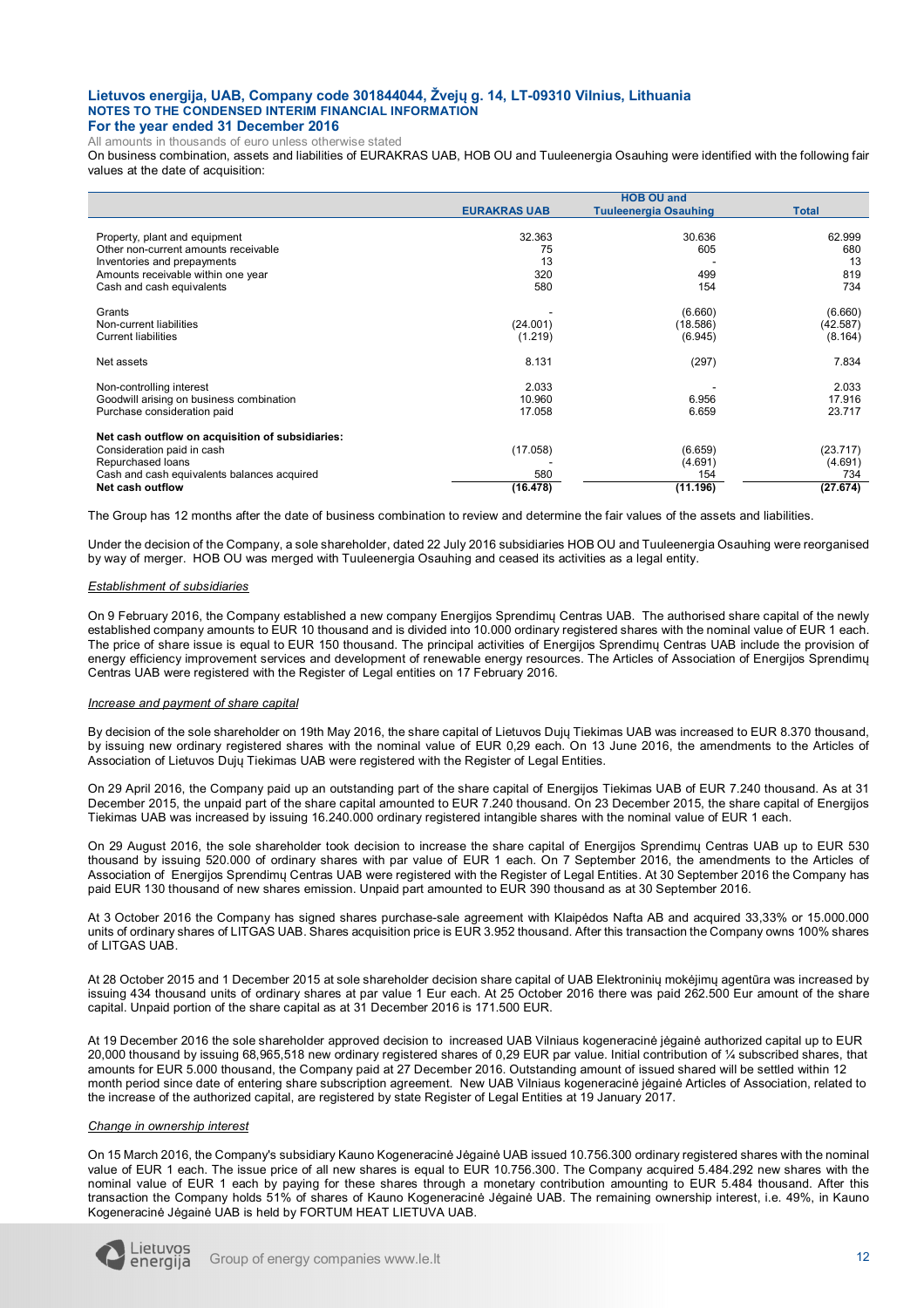All amounts in thousands of euro unless otherwise stated

#### *Buyout of shares to ensure compliance with the ruling of the Supreme Court of Lithuania*

Under the Finance Minister's Order dated 12 January 2016, the Company is obliged to implement Resolution No 1126 of 26 October 2015 of the Government of the Republic of Lithuania On Buyout of Shares ("the Resolution"), and under the terms described therein buyout (acquire ownership of) the shares of the former public limited liability company LIETUVOS ELEKTRINĖ from minority shareholders, which were obtained under the title of ownership in return for the shares of Lietuvos Energija AB (currently known as Lietuvos Energijos Gamyba AB) following the reorganisation of public limited liability company LIETUVOS ENERGIJA and public limited liability company LIETUVOS ELEKTRINĖ, and which were not disposed to any third parties.

On 9 February 2016, the date for commencement of buyout of shares was published. The shares to be bought out from the minority shareholders of public limited liability company LIETUVOS ELEKTRINĖ are exchanged to the shares of Lietuvos Energijos Gamyba, AB using the ratio set forth in the Resolution, i.e. 1 share of public limited liability company LIETUVOS ELEKTRINĖ in return for 1.37 shares of Lietuvos Energijos Gamyba, AB. The price of 1 ordinary registered share of Lietuvos Energijos Gamyba, AB to be bought out was equal to EUR 1,2959.

As at 31 December 2016, the Company had additionally acquired the ownership right to 3.938.240 shares of Lietuvos Energijos Gamyba, AB and therefore the Company's ownership interest in Lietuvos Energijos Gamyba, AB increased to 96,75%.

#### *Decision to sell Duomenų logistikos centras, UAB*

In November 2016 the shareholder of the Company has decided to start selling procedure of Duomenų Logistikos Centras, UAB, decision is aimed on further Group concentration on the main activities. Disposal process is expected to be finished by the middle of 2017. At 31 December 2016 investment in Duomenų Logistikos Centras is accounted for as "Non-current assets held for sale" in the statement of financial position. Book value of the investment at 31 December 2016 amounts to 4.705 thousand EUR. The Company's assessment shows that carrying amount of the investment does not exceed the potential selling price, net of the sale costs.

#### *Valuation of investments in subsidiaries in the separate financial statements of the Company*

At 31 December 2016 the Company tested for impairment its investment in subsidiary AB Energijos skirstymo operatorius, using the discounted cash flows method, and recognized reversal of impairment of EUR 37.305 thousand. After reversal of impairment, the recoverable amount of the investment (it is considered to reflect fair value) is equal to EUR 710.921 thousand (31 December 2015 – EUR 673.616 thousand).

At 31 December 2016 the Company tested for impairment its investment in subsidiary UAB LITGAS, applying discounted cash flows method, and recognized reversal of impairment of EUR 307 thousand. After reversal of impairment, the recoverable amount of the investment (it is considered to reflect fair value) is equal to EUR 11.856 thousand (31 December 2015 – EUR 11.549 thousand).

At 31 December 2016 the Company tested for impairment its investment in subsidiary NT valdos, UAB and reconized impairment loss of EUR 9.036 thousand. After recognition of impairment, the recoverable amount of the investment (it is considered to reflect fair value) is equal to EUR 80.341 thousand (31 December 2015 – EUR 89.377 thousand).

At 31 December 2016 the Company tested for impairment its investment in subsidiary UAB "Energetikos paslaugų ir rangos organizacija" and reconized impairment loss of EUR 7.320 thousand. After recognition of impairment, the recoverable amount of the investment (it is considered to reflect fair value) is equal to EUR 1.817 thousand (31 December 2015 – EUR 9.137 thousand).

At 31 December 2016 the Company tested for impairment its investment in subsidiary UAB VAE SPB and reconized impairment loss of EUR 201 thousand. After recognition of impairment, the recoverable amount of the investment (it is considered to reflect fair value) is equal to EUR 90 thousand (31 December 2015 – EUR 291 thousand).

At 31 December 2016 the Company tested for impairment its investment in subsidiary VšI Energetiku mokymu centras and reconized impairment loss of EUR 186 thousand. After recognition of impairment, the recoverable amount of the investment (it is considered to reflect fair value) is equal to EUR 123 thousand (31 December 2015 – EUR 309 thousand).

Impairment loss and effect of impairment reversal are accounted for under "Other expenses" item in the Company's statement of comprehensive income.

At 31 December 2016 there were no indications of impairment in respect of other investments in subsidiaries of the Company.

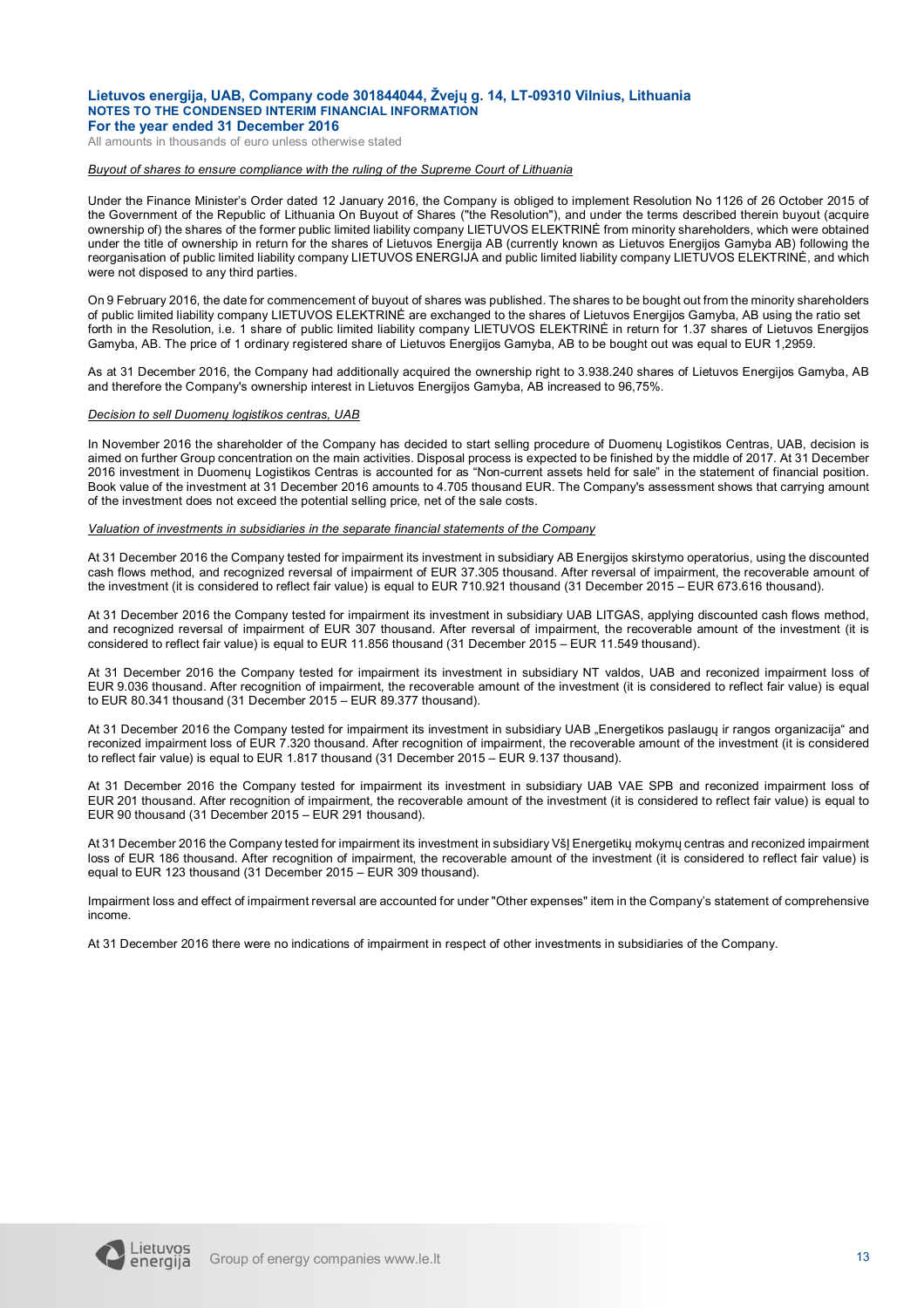All amounts in thousands of euro unless otherwise stated

#### As at 31 December 2016 the Company's investments in subsidiaries and other investments comprised:

| <b>Company name</b>                                          | <b>Acquisition cost</b> | <b>Impairment</b>        | <b>Contributions</b><br>against loss | <b>Carrying amount</b> | Ownership<br>interest (%) | <b>Effective Group</b><br>ownership<br>interest (%) |
|--------------------------------------------------------------|-------------------------|--------------------------|--------------------------------------|------------------------|---------------------------|-----------------------------------------------------|
| Subsidiaries:                                                |                         |                          |                                      |                        |                           |                                                     |
| AB Energijos skirstymo operatorius 1                         | 710.921                 |                          |                                      | 710.921                | 94,98                     | 94,98                                               |
| Lietuvos energijos gamyba, AB                                | 299.935                 | $\overline{\phantom{a}}$ | $\overline{\phantom{a}}$             | 299.935                | 96,75                     | 96,75                                               |
| <b>UAB EURAKRAS</b>                                          | 17.058                  |                          |                                      | 17.058                 | 75,00                     | 75,00                                               |
| UAB Lietuvos dujų tiekimas                                   | 8.369                   |                          | $\overline{\phantom{a}}$             | 8.369                  | 100,00                    | 100,00                                              |
| NT valdos, UAB                                               | 89.377                  | (9.036)                  |                                      | 80.341                 | 100,00                    | 100,00                                              |
| UAB Technologijų ir inovacijų centras                        | 3.218                   |                          | $\overline{\phantom{a}}$             | 3.218                  | 50,00                     | 97,80                                               |
| UAB Energetikos paslaugų ir rangos organizacija <sup>2</sup> | 9.137                   | (7.320)                  | $\overline{\phantom{a}}$             | 1.817                  | 100,00                    | 100,00                                              |
| Tuuleenergija Osauhing                                       | 6.659                   |                          |                                      | 6.659                  | 100,00                    | 100,00                                              |
| Energijos tiekimas, UAB                                      | 23.906                  |                          |                                      | 23.906                 | 100,00                    | 100,00                                              |
| <b>UAB LITGAS</b>                                            | 12.641                  | (785)                    |                                      | 11.856                 | 100,00                    | 100,00                                              |
| VšJ Energetikų mokymų centras                                | 309                     | (186)                    | $\overline{\phantom{a}}$             | 123                    | 100,00                    | 100,00                                              |
| UAB Elektroninių mokėjimų agentūra                           | 758                     |                          |                                      | 758                    | 100,00                    | 100,00                                              |
| UAB Verslo aptarnavimo centras                               | 295                     |                          |                                      | 295                    | 51,00                     | 97,00                                               |
| <b>UAB VAE SPB</b>                                           | 1.014                   | (1.369)                  | 445                                  | 90                     | 100,00                    | 100,00                                              |
| UAB Vilniaus kogeneracinė jėgainė                            | 1.003                   |                          |                                      | 1.003                  | 100,00                    | 100,00                                              |
| UAB Energijos sprendimų centras                              | 348                     |                          |                                      | 348                    | 100,00                    | 100,00                                              |
| UAB Kauno kogeneracinė jėgainė                               | 5.487                   |                          | $\overline{\phantom{a}}$             | 5.487                  | 100,00                    | 100,00                                              |
| Lietuvos energijos paramos fondas                            |                         |                          |                                      |                        | 100,00                    | 100,00                                              |
|                                                              | 1.190.438               | (18.696)                 | 445                                  | 1.172.187              |                           |                                                     |

(1) until 1 January 2016 LESTO AB and Lietuvos Dujos AB (2) until 1 January 2016 ELEKTROS TINKLO PASLAUGOS UAB and Kauno Energetikos Remontas UAB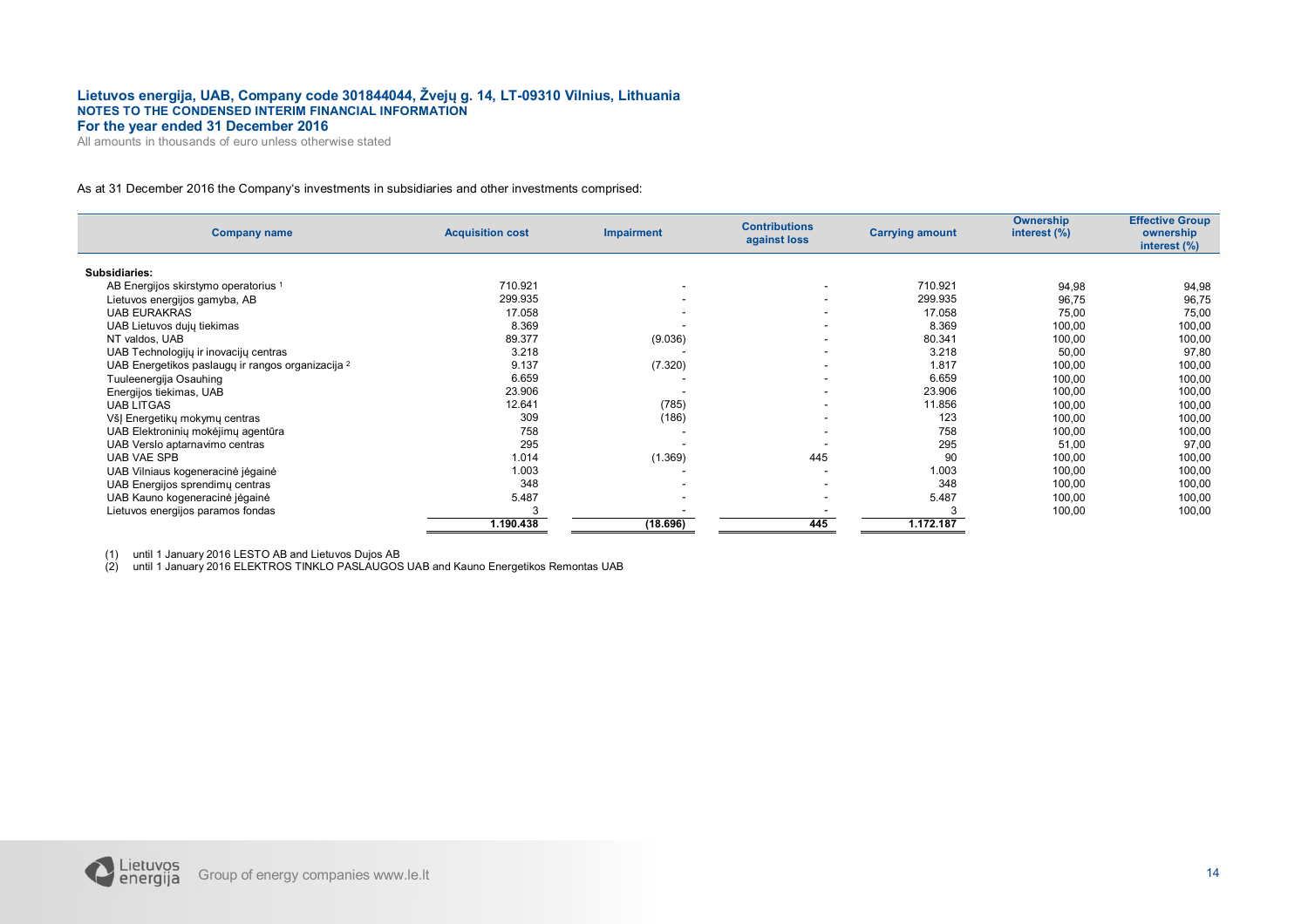All amounts in thousands of euro unless otherwise stated

#### As at 31 December 2015 the Company's investments in subsidiaries and other investments comprised:

| <b>Group company</b>                  | <b>Acquisition cost</b> | <b>Impairment</b> | <b>Contribution</b><br>against loss | <b>Carrying amount</b> | <b>Ownership</b><br>interest (%) | <b>Effective Group</b><br>ownership<br>interest (%) |
|---------------------------------------|-------------------------|-------------------|-------------------------------------|------------------------|----------------------------------|-----------------------------------------------------|
| Subsidiaries:                         |                         |                   |                                     |                        |                                  |                                                     |
| AB LESTO                              | 538.874                 | (16.869)          |                                     | 522.005                | 94,39                            | 94,39                                               |
| Lietuvos energijos gamyba, AB         | 294.832                 |                   |                                     | 294.832                | 96,13                            | 96,13                                               |
| AB Lietuvos dujos                     | 172.047                 | (20.436)          | $\overline{\phantom{a}}$            | 151.611                | 96,64                            | 96,64                                               |
| NT Valdos, UAB                        | 89.377                  |                   | ۰.                                  | 89.377                 | 100,00                           | 100,00                                              |
| Energijos tiekimas UAB                | 16.666                  |                   | $\overline{\phantom{a}}$            | 16.666                 | 100,00                           | 100,00                                              |
| <b>UAB LITGAS</b>                     | 8.689                   | (1.092)           | $\overline{\phantom{a}}$            | 7.597                  | 66,67                            | 66,67                                               |
| UAB ELEKTROS TINKLO PASLAUGOS         | 4.795                   |                   |                                     | 4.795                  | 100,00                           | 100,00                                              |
| UAB Kauno energetikos remonta"        | 4.342                   |                   | ۰.                                  | 4.342                  | 100,00                           | 100,00                                              |
| UAB Duomenų logistikos centras        | 7.268                   | (2.563)           |                                     | 4.705                  | 79,64                            | 79,64                                               |
| UAB Technologijų ir inovacijų centras | 3.218                   |                   |                                     | 3.218                  | 50,00                            | 97,80                                               |
| <b>UAB VAE SPB</b>                    | 1.014                   | (1.168)           | 314                                 | 160                    | 100,00                           | 100,00                                              |
| UAB Lietuvos dujų tiekimas            | 869                     |                   | $\overline{\phantom{a}}$            | 869                    | 100,00                           | 100,00                                              |
| UAB Elektroninių mokėjimų agentūra    | 496                     |                   | $\overline{\phantom{a}}$            | 496                    | 100,00                           | 100,00                                              |
| VšJ Energetikų mokymo centras         | 309                     |                   | $\overline{\phantom{a}}$            | 309                    | 100,00                           | 100,00                                              |
| UAB Verslo aptarnavimo centras        | 295                     |                   |                                     | 295                    | 51,00                            | 97,00                                               |
| Lietuvos energijos paramos fondas     |                         |                   | $\overline{\phantom{a}}$            |                        | 100,00                           | 100,00                                              |
| UAB Vilniaus kogeneracinė jėgainė     | 1.003                   |                   |                                     | 1.003                  | 100,00                           | 100,00                                              |
| UAB Kauno kogeneracinė jėgainė        |                         |                   |                                     |                        | 100,00                           | 100,00                                              |
|                                       | 1.144.100               | (42.128)          | 314                                 | 1.102.286              |                                  |                                                     |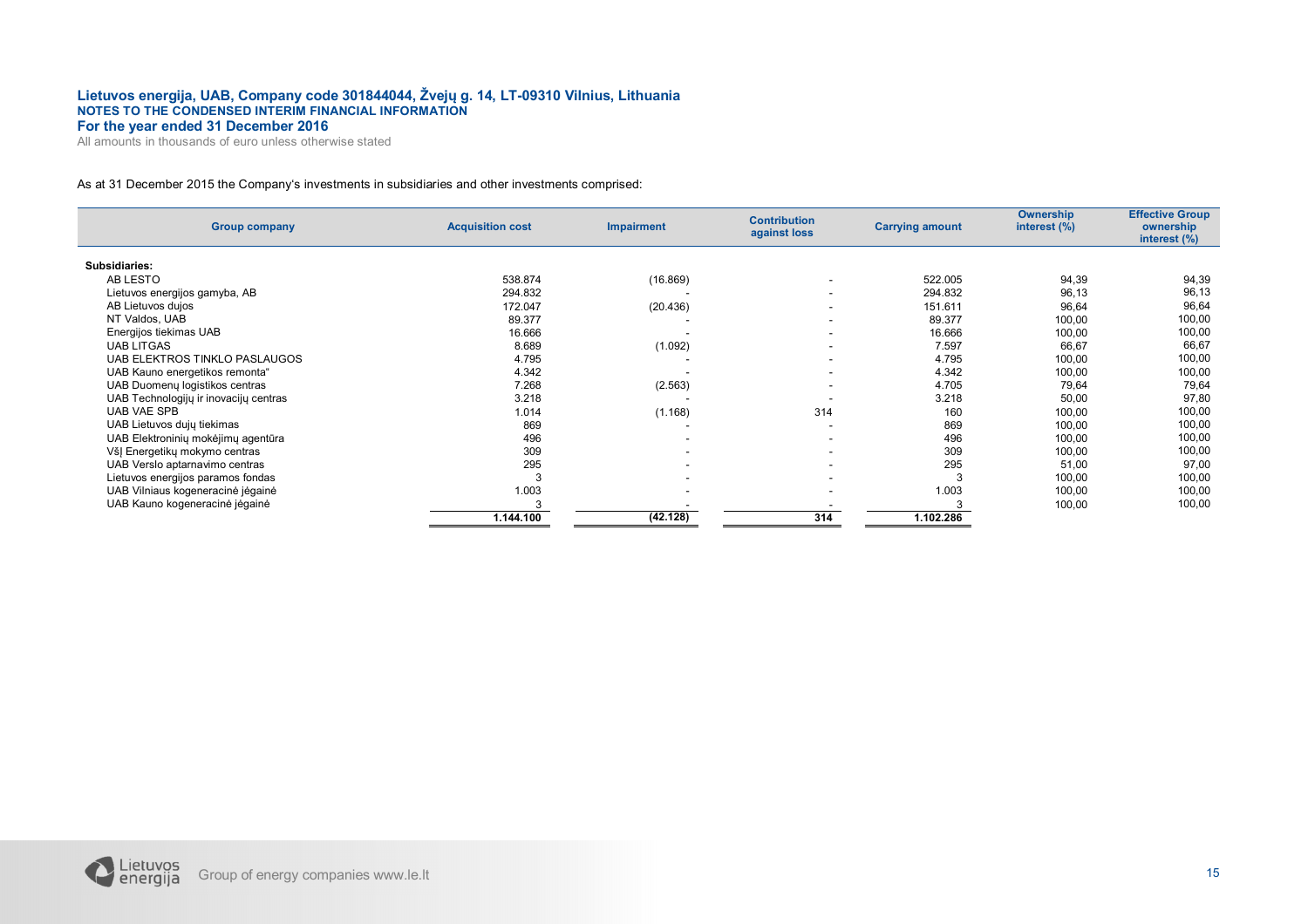All amounts in thousands of euro unless otherwise stated

## 5. Share capital

As at 31 December 2016 and 31 December 2015 the Company's share capital comprised EUR 1.212.156.294. As at 31 December 2016 and 31 December 2015 the Company's share capital was divided in to 4.179.849.289 ordinary shares with par value EUR 0,29 each.

As at 31 December 2016 and 31 December 2015 share capital was fully paid.

## 6. Borrowings

|                                           | <b>Group</b>             |            | Company    |            |
|-------------------------------------------|--------------------------|------------|------------|------------|
|                                           | 2016-12-31               | 2015-12-31 | 2016-12-31 | 2015-12-31 |
|                                           |                          |            |            |            |
| Non-current                               |                          |            |            |            |
| <b>Bank borrowings</b>                    | 365.267                  | 277.805    | 23.440     |            |
| Current                                   |                          |            |            |            |
| Current portion of non-current borrowings | 84.945                   | 99.023     | 2.131      |            |
| <b>Current borrowings</b>                 | 44.011                   | 1.490      | 38.948     |            |
| Loans from related parties (cash pool)    |                          |            | 25.811     |            |
| Letters of credit                         | $\overline{\phantom{a}}$ | 206        |            |            |
| <b>Bank overdrafts</b>                    |                          | 41.531     |            |            |
| Accrued interest                          | 4                        |            |            |            |
| <b>Total borrowings</b>                   | 494.227                  | 420.060    | 90.330     |            |

In January 2016, the Group company NT Valdos UAB signed with the bank a long-term agreement for the loan of EUR 16,9 million intended to finance the acquisition of immovable property and refinance the investments. The loan was withdrawn and the payments were made in full for immovable property acquired. Immovable property of NT Valdos UAB was pledged to secure the fulfilment of obligation under the loan agreement. The loan agreement is valid until January 2021.

In January 2016, the Company signed with the bank a long-term agreement for the loan of EUR 25,6 million intended to finance the acquisition of wind-power park. The deadline for repayment of the loan is 18 January 2026, and variable interest is payable on the loan.

After acquisition of EURAKRAS UAB and Estonian companies HOB OU and Tuuleenergia Osauhing Group's liabilities to credit institutions has increased by EUR 69.181 thousand.

During the I quarter of 2016 Energijos Skirstymo Operatorius AB and LITGAS UAB has fulfilled their obligations for bank overdrafts, which amounted to EUR 21.125 thousand and EUR 20.000 thousand respectively as of 31 December 2015.

## 7. Provisions

|                                                                                | <b>Group</b>                                         |                                                    |                                                      | Company                                            |                            |                 |
|--------------------------------------------------------------------------------|------------------------------------------------------|----------------------------------------------------|------------------------------------------------------|----------------------------------------------------|----------------------------|-----------------|
|                                                                                | 2016-12-31                                           |                                                    | 2015-12-31                                           | 2016-12-31                                         |                            | 2015-12-31      |
| Non-current<br>Current<br><b>Carrying amount</b>                               |                                                      | 3.220<br>12.883<br>16.103                          | 5.084<br>23.333<br>28.417                            |                                                    |                            |                 |
| <b>Group</b>                                                                   | <b>Provisions for</b><br>litigations and<br>claims   | <b>Emission</b><br>allowance<br><b>liabilities</b> | <b>Provisions</b><br>for employee<br><b>benefits</b> | <b>Provisions for</b><br>unprofitable<br>contracts | <b>Other</b><br>provisions | <b>Total</b>    |
| At 31 December 2015                                                            | 54                                                   | 3.735                                              | 3.189                                                | 21.368                                             | 71                         | 28.417          |
| Increase (decrease) during the period                                          | $\overline{\phantom{0}}$                             | 580                                                | 809                                                  |                                                    |                            | 1.389           |
| Utilised during the period<br>Increase (decrease) due to change in assumptions | $\overline{\phantom{a}}$<br>$\overline{\phantom{a}}$ | (2.999)                                            | 32)<br>404                                           | (11.076)                                           | $\overline{\phantom{a}}$   | (14.107)<br>404 |

Other provisions include provisions for onerous gas supply contracts, i.e. the contracts under which the gas sale price will be lower compared to gas acquisition cost. At the end of 2015, these provisions amounted to EUR 21,4 million. Upon acquisition of natural gas supply operations, the Group company Lietuvos Dujų Tiekimas UAB assumed an obligation to transfer the discount, which was received retrospectively on natural gas import price during January 2013–April 2014, to the end users in future periods. As at 31 December 2016 the Group adjusted the amount of provision in respect of onerous part of contracts for household and non-household users in amount of EUR 11.076 thousand by taking into account the prerequisites for the execution of the contracts at the financial reporting date

**At 31 December 2016 54 1.316 4.370 10.292 71 16.103**

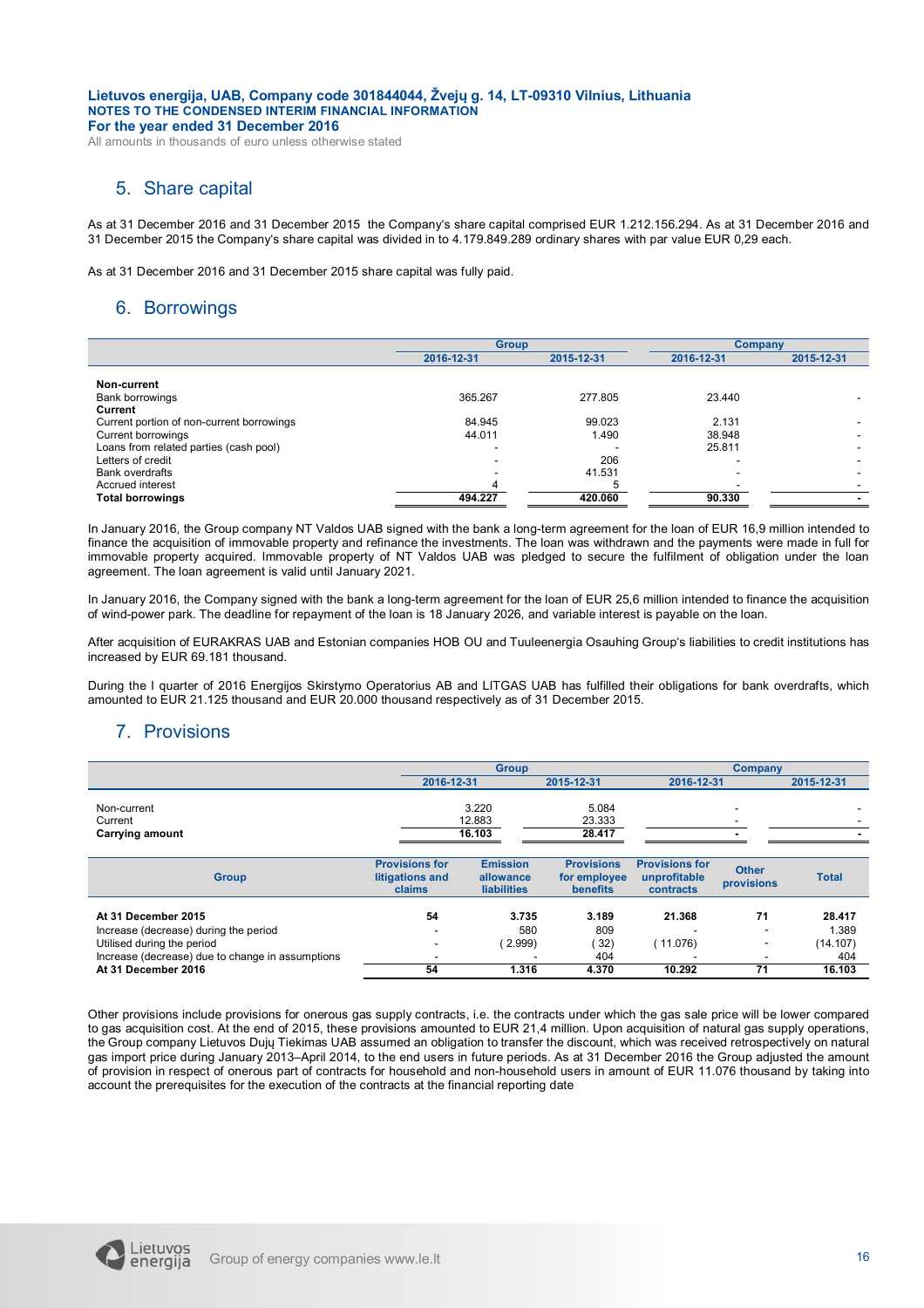All amounts in thousands of euro unless otherwise stated

## 8. Other expenses

|                                                             | <b>Group</b> |         | <b>Company</b> |          |
|-------------------------------------------------------------|--------------|---------|----------------|----------|
|                                                             | 2016         | 2015    | 2016           | 2015     |
|                                                             |              |         |                |          |
| Taxes                                                       | 6.681        | 6.528   | 53             | 44       |
| Telecommunication and IT services                           | 3.626        | 3.725   | 232            | 222      |
| Write-offs of property, plant and equipment                 | 3.604        | 2.790   |                |          |
| Customer service                                            | 3.399        | 2.745   |                |          |
| Revaluation and provisions of emission allowances           | 3.339        | (711)   |                |          |
| Utility services                                            | 2.308        | 1.667   | 71             | 55       |
| Rent                                                        | 2.114        | 2.351   | 180            | 159      |
| Motor vehicles                                              | 1.607        | 2.701   | 117            | 113      |
| Expenses of low-value inventory items                       | 1.183        | 1.094   |                |          |
| Consulting services                                         | 1.026        | 1.526   | 394            | 566      |
| Personnel development                                       | 710          | 671     | 69             | 119      |
| Public relations and marketing                              | 693          | 1.209   | 133            | 102      |
| <b>Business trips</b>                                       | 439          | 535     | 55             | 42       |
| Impairment of inventories (reversal)                        | 273          | (1.077) |                |          |
| Impairment of property, plant and equipment and revaluation | 154          | 30.133  |                |          |
| (Reversal) of impairment of invenstments in subsidiaries    |              |         | (20.869)       | (16.216) |
| (Reversal) of impairment of receivables                     | (3.317)      | (1.807) |                |          |
| Other expenses                                              | 7.025        | 6.177   | 487            | 349      |
|                                                             | 34.864       | 60.257  | (19.078)       | (14.445) |

## 9. Dividends

Based on the Lithuanian Finance Ministry's Order issued on 26 April 2016, the Company's set of consolidated financial statements for 2015 was approved, and dividends for the state-owned shares of the Company were declared in the amount of EUR 56.240 thousand. Based on the Lithuanian Finance Ministry's Order issued on 23 September 2016, the Company's set of consolidated financial statements for 6 month period of 2016 was approved, and dividends for the state-owned shares of the Company were declared in the amount of EUR 40.954 thousand.

On 29 March 2016, the General Meeting of Shareholders of Energijos Skirstymo Operatorius AB approved the payment of dividends in the amount of EUR 30.596 thousand from profit for appropriation. Dividends allocated to the Company amounted to EUR 29.061 thousand. On 26 September 2016, the General Meeting of Shareholders of Energijos Skirstymo Operatorius AB approved the payment of dividends in the amount of EUR 12.525 thousand from profit for appropriation. Dividends allocated to the Company amounted to EUR 11.896 thousand.

On 30 March 2016, the General Meeting of Shareholders of NT Valdos UAB approved the payment of dividends in the amount of EUR 1.250 thousand from profit for appropriation. Dividends allocated to the Company amounted to EUR 1.250 thousand.

On 8 April 2016, the General Meeting of Shareholders of Technologijų ir inovacijų centras UAB approved the payment of dividends in the amount of EUR 200 thousand from profit for appropriation. Dividends allocated to the Group amounted to EUR 200 thousand (to the Company – EUR 100 thousand).

On 12 April 2016, the General Meeting of Shareholders of LITGAS UAB approved the payment of dividends in the amount of EUR 1.194 thousand from profit for appropriation. Dividends allocated to the Company amounted to EUR 796 thousand.

On 26 September 2016, the General Meeting of Shareholders of Lietuvos energijos gamyba, AB approved the payment of dividends in the amount of EUR 27.309 thousand from profit for appropriation. Dividends allocated to the Company amounted to EUR 26.422 thousand.

Based on the Order issued by the Lithuanian Ministry of Finance on 29 April 2015, the Company's set of annual financial statements was approved and dividends for the state-owned Company's shares were established in amount EUR 28.093 thousand.

During the General Shareholder's Meeting of AB LESTO held on 27 April 2015, the decision was made to pay out dividends in the amount of EUR 12.079 thousand from profit for appropriation. The Company received dividends of EUR 11.401 thousand. During the General Shareholder's Meeting of AB LESTO held on 24 September 2015, the decision was made to pay out dividends in the amount of EUR 21.742 thousand for the period shorter than financial year. The Company received dividends of EUR 20.522 thousand.

During the General Shareholder's Meeting of Lietuvos energijos gamyba AB held on 27 April 2015, the decision was made to pay out dividends in the amount of EUR 21.720 thousand from profit for appropriation. The Company received dividends of EUR 20.880 thousand. During the General Shareholder's Meeting of Lietuvos energijos gamyba AB held on 24 September 2015, the decision was made to pay out dividends in the amount of EUR 2.667 thousand for the period shorter than financial year. The Company received dividends of EUR 2.564 thousand.

During the General Shareholder's Meeting of AB Lietuvos dujos held on 27 April 2015, the decision was made to pay out dividends in the amount of EUR 27.993 thousand from profit for appropriation. The Company received dividends of EUR 27.054 thousand. During the General Shareholder's Meeting of AB Lietuvos dujos held on 24 September 2015, the decision was made to pay out dividends in the amount of EUR 10.348 thousand for the period shorter than financial year. The Company received dividends of EUR 10.001 thousand.

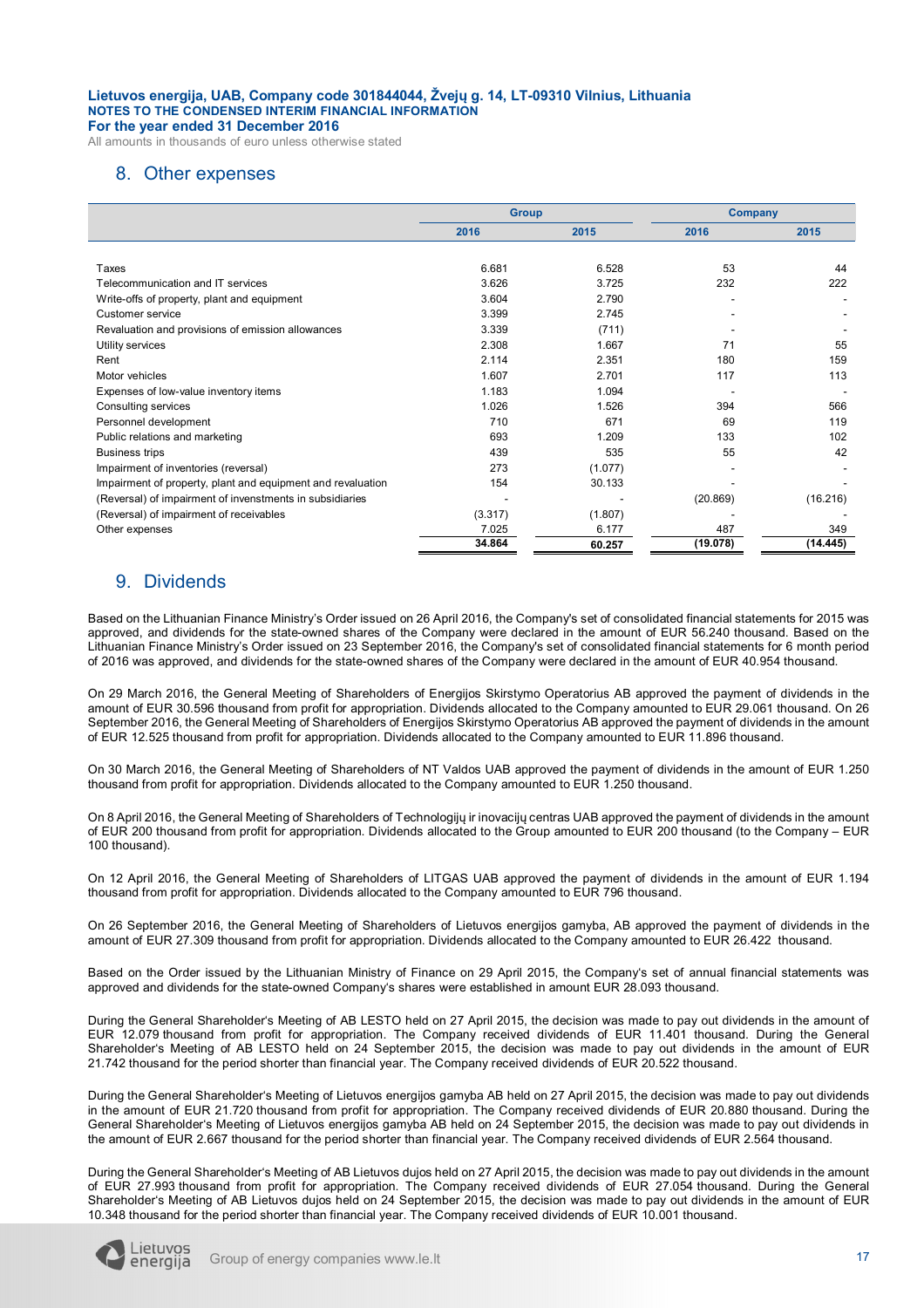All amounts in thousands of euro unless otherwise stated

During the General Shareholder's Meeting of UAB Duomenų logistikos centras held on 8 April 2015, the decision was made to pay out dividends in the amount of EUR 311 thousand from profit for appropriation. The Company received dividends of EUR 248 thousand.

During the General Shareholder's Meeting of Energijos tiekimas UAB held on 27 April 2015, the decision was made to pay out dividends in the amount of EUR 1.155 thousand from profit for appropriation. The Company received dividends of EUR 1.155 thousand.

## 10.Transactions with related parties

As at 31 December 2016 and 31 December 2015 the parent company was the Republic of Lithuania represented by Ministry of Finance. For the purpose of disclosure of related parties, the Republic of Lithuania does not include central and local government authorities. The disclosures comprise transactions and their balances with the parent company, subsidiaries (Company's transactions), associates and all entities controlled by or under significant influence of the state (transactions with these entities are disclosed only if they are material), and management.

#### *Group's transactions with related parties*

The Group's transactions with related parties during January – December 2016 and balances arising on these transactions as at 31 December 2016 are presented below:

| <b>Related party</b>                            | <b>Amount payable</b> | <b>Amounts</b><br>receivable | <b>Finance</b><br>income | <b>Sales</b>            | <b>Finance</b><br>expenses | <b>Purchases</b>   |
|-------------------------------------------------|-----------------------|------------------------------|--------------------------|-------------------------|----------------------------|--------------------|
|                                                 | 2016.12.31            | 2016.12.31                   | 2016<br>$I - IV Q$       | 2016<br>11 <sub>1</sub> | 2016<br>I – IV Q           | 2016<br>$I - IV Q$ |
| EPSO-G. UAB                                     |                       | 210.414                      | 2.653                    | 32                      |                            |                    |
| Litgrid AB                                      | 11.429                | 5.057                        |                          | 50.979                  | 79                         | 102.436            |
| <b>BALTPOOL UAB</b>                             | 14.945                | 3.941                        |                          | 66.494                  | $\overline{\phantom{a}}$   | 91.143             |
| TETAS, UAB                                      | 4.132                 | 337                          | 66                       | 1.593                   | $\overline{\phantom{a}}$   | 14.690             |
| Tinklo priežiūros centras, UAB                  | ۰                     | 19                           | ٠                        | 175                     | $\overline{\phantom{a}}$   |                    |
| Amber Grid, AB                                  | 5.669                 | 3.430                        | ۰.                       | 36.656                  | ۰                          | 35.130             |
| <b>GET Baltic</b>                               | 745                   | 2.538                        | ۰.                       | 3.735                   | $\overline{\phantom{a}}$   | 3.228              |
| Group's associates and other<br>related parties | ۰                     | 313                          | ۰.                       | 1.038                   | $\overline{\phantom{a}}$   | 4.098              |
| <b>Total</b>                                    | 36.920                | 226.049                      | 2.719                    | 160.702                 | 79                         | 250.725            |

The Group's transactions with related parties during January – December 2015 and balances arising on these transactions as at 31 December 2015 are presented below:

| <b>Related party</b>                            | <b>Amounts payable</b> | <b>Amounts</b><br>receivable | <b>Finance</b><br>income | <b>Sales</b>     | <b>Finance</b><br>expenses | <b>Purchases</b> |
|-------------------------------------------------|------------------------|------------------------------|--------------------------|------------------|----------------------------|------------------|
|                                                 | 2015.12.31             | 2015.12.31                   | 2015<br>$I - IV Q$       | 2015<br>I – IV Q | 2015<br>I – IV Q           | 2015<br>I – IV Q |
| EPSO-G UAB                                      |                        | 239.959                      | 3.919                    | 6                |                            |                  |
| Litgrid AB                                      | 6.997                  | 2.370                        |                          | 21.638           | 2                          | 64.395           |
| <b>BALTPOOL UAB</b>                             | 15.253                 | 10.700                       |                          | 82.939           |                            | 92.458           |
| <b>TETAS UAB</b>                                | 4.042                  | 183                          | 110                      | 1.693            |                            | 15.382           |
| Tinklo priežiūros centras, UAB                  |                        | 17                           |                          | 43               | -                          |                  |
| Amber Grid AB                                   | 77                     | 34                           | $\overline{\phantom{a}}$ | 316              | -                          | 8.594            |
| Group's associates and other<br>related parties | 232                    | 121                          |                          | 261              |                            | 1.483            |
| <b>Total</b>                                    | 26.601                 | 253.384                      | 4.029                    | 106.896          |                            | 182.312          |

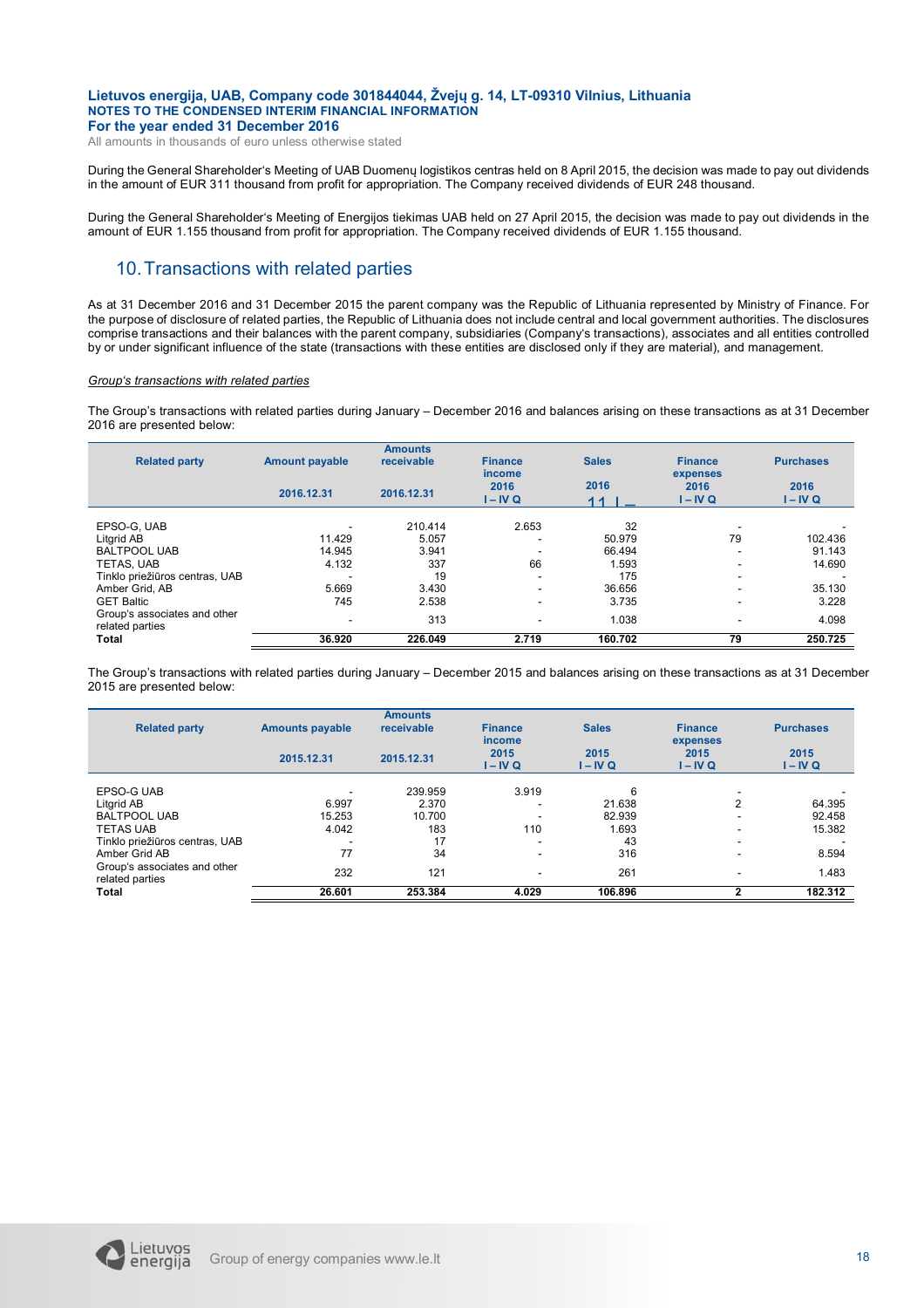All amounts in thousands of euro unless otherwise stated

#### *Company's transactions with related parties*

The Company's transactions with related parties during January – December 2016 and balances arising on these transactions as at 31 December 2016 are presented below:

| <b>Related parties</b>            | <b>Amounts payable</b> | Amounts receivable Finance income |                    | <b>Sales</b>       | <b>Finance expenses</b> | <b>Purchases</b>   |
|-----------------------------------|------------------------|-----------------------------------|--------------------|--------------------|-------------------------|--------------------|
|                                   | 2016.12.31             | 2016.12.31                        | 2016<br>$I - IV Q$ | 2016<br>$I - IV Q$ | 2016<br>$I - IV Q$      | 2016<br>$I - IV Q$ |
| <b>Subsidiaries</b>               |                        |                                   |                    |                    |                         |                    |
| AB "Energijos skirstymo           |                        |                                   |                    |                    |                         |                    |
| operatorius"                      | 5.823                  | 235                               | 46.137             | 750                | 401                     |                    |
| "Lietuvos energijos gamyba" AB    | 17.202                 | 1.099                             | 30.813             | 219                | 353                     |                    |
| UAB "Lietuvos dujų tiekimas"      | 6.008                  | 24                                |                    | 108                | 37                      |                    |
| NT Valdos, UAB                    | 4.946                  | 33                                | 1.253              | 118                | $\overline{2}$          | 342                |
| UAB "Energetikos paslaugų ir      |                        |                                   |                    |                    |                         |                    |
| rangos organizacija"              |                        | 2.967                             | 28                 | 127                |                         |                    |
| UAB "Verslo aptarnavimo centras"  | 79                     | 26                                | $\overline{2}$     | 118                |                         | 275                |
| Energijos tiekimas UAB            |                        | 28                                | 3                  | 69                 | 2                       |                    |
| <b>UAB LITGAS</b>                 |                        | 18                                | 1.612              | 37                 |                         |                    |
| UAB Technologijų ir inovacijų     |                        |                                   |                    |                    |                         |                    |
| centras                           | 62                     | 20                                | 100                | 39                 |                         | 225                |
| <b>UAB</b> "VAE SPB"              |                        |                                   |                    | $\overline{2}$     |                         |                    |
| VšJ Energetikų mokymų centras     |                        |                                   |                    | 10                 |                         |                    |
| "Tuuleenergija Osauhing"          |                        | 5.172                             | 211                |                    |                         |                    |
| UAB Duomenų logistikos centras    | 54                     |                                   | 53                 | 29                 | 4                       |                    |
| <b>UAB EURAKRAS</b>               | 1.067                  | 14                                | 94                 | 5                  | 3                       |                    |
| UAB Vilniaus kogeneracinė jėgainė |                        | 5.011                             |                    | 114                |                         |                    |
| UAB Elektroninių mokėjimų         |                        |                                   |                    |                    |                         |                    |
| agentūra                          |                        | 11                                |                    | 43                 |                         |                    |
| UAB Kauno kogeneracinė jėgainė    |                        | 80                                |                    | 66                 |                         |                    |
| Other related parties             |                        |                                   |                    |                    |                         |                    |
| EPSO-G UAB                        |                        | 210.410                           | 2.653              |                    |                         |                    |
| <b>Total</b>                      | 35.241                 | 225.158                           | 82.959             | 1.854              | 802                     | 842                |

During 2016 the Company accounted in its statement of comprehensive income for EUR 69.525 thousand of dividend income from subsidiaries.

The Company's transactions with related parties during January – December 2015 and balances arising on these transactions as at 31 December 2015 are presented below:

| <b>Related parties</b>            | <b>Amounts payable</b> | Amounts receivable Finance income |            | <b>Sales</b> | <b>Finance expenses</b> | <b>Purchases</b> |
|-----------------------------------|------------------------|-----------------------------------|------------|--------------|-------------------------|------------------|
|                                   | 2015.12.31             | 2015.12.31                        | 2015       | 2015         | 2015                    | 2015             |
|                                   |                        |                                   | $I - IV Q$ | $I - IV Q$   | $I - IV Q$              | I-IVQ            |
| <b>Subsidiaries</b>               |                        |                                   |            |              |                         |                  |
| Energijos Skirstymo Operatorius   |                        |                                   |            |              |                         |                  |
| (until 1 January 2016 LESTO AB    |                        |                                   |            |              |                         |                  |
| and Lietuvos Dujos AB)            | 34.682                 | 263                               | 68.979     | 1.014        | 402                     | 58.906           |
| Lietuvos Energijos Gamyba" AB     | 28.253                 |                                   | 23.444     | 350          | 324                     | 48.520           |
| Lietuvos Dujų Tiekimas UAB        |                        | 47                                |            | 160          |                         |                  |
| NT Valdos UAB                     | 35                     | 39                                |            | 109          |                         | 294              |
| Energetikos Paslaugų ir Rangos    |                        |                                   |            |              |                         |                  |
| Organizacija UAB (Until 1 January |                        |                                   |            |              |                         |                  |
| 2016 Kauno Energetikos Remontas   |                        |                                   |            |              |                         |                  |
| UAB and ELEKTROS TINKLO           |                        |                                   |            |              |                         |                  |
| PASLAUGOS UAB)                    |                        | 3.041                             |            | 163          |                         | 61               |
| Verslo Aptarnavimo Centras UAB    |                        | 3                                 |            | 199          |                         | 35               |
| Energijos Tiekimas UAB            |                        | 20                                | 1.155      | 48           |                         |                  |
| <b>LITGAS UAB</b>                 |                        | 170                               | 2.003      | 30           |                         |                  |
| Technologijų ir Inovacijų Centras |                        |                                   |            |              |                         |                  |
| <b>UAB</b>                        | 8                      | 26                                |            | 215          |                         | 44               |
| <b>VAE SPB UAB</b>                |                        | 4                                 |            | 22           |                         |                  |
| VšJ Energetikų Mokymų Centras     |                        | 13                                |            | 26           |                         | 11               |
| Duomenų Logistikos Centras UAB    | 321                    |                                   | 248        | 29           | $\overline{2}$          | 529              |
| Other related parties             |                        |                                   |            |              |                         |                  |
| <b>EPSO-G UAB</b>                 |                        | 239.957                           | 3.919      |              |                         |                  |
| Litgrid AB                        | 188                    |                                   |            |              | $\mathfrak{p}$          | 312              |
| Total                             | 63.487                 | 243.583                           | 99.748     | 2.365        | 730                     | 108.712          |

During 2015 the Company accounted in its statement of comprehensive income for EUR 93.825 thousand of dividend income from subsidiaries.